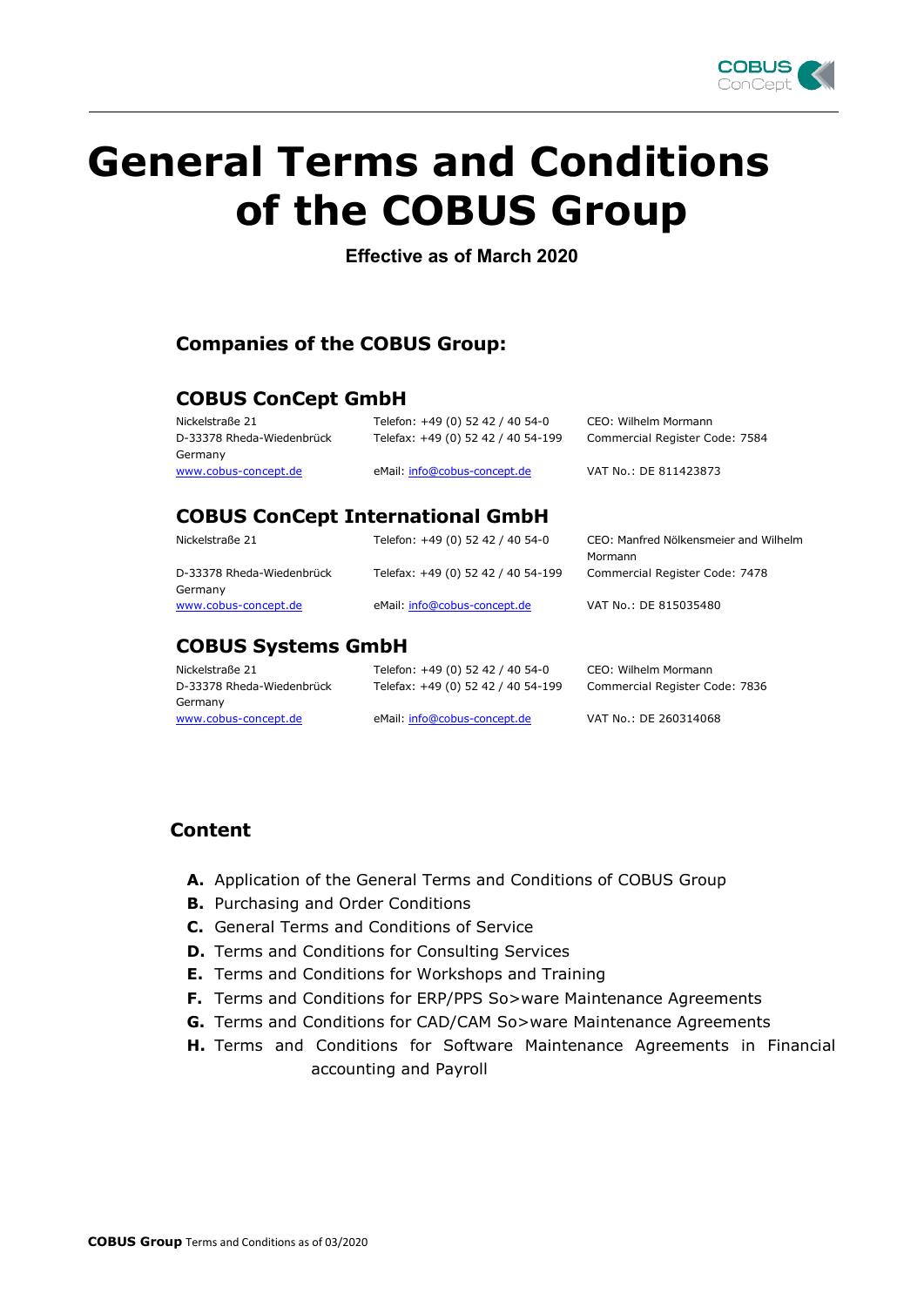

## **A. Application of the General Terms and Conditions of COBUS Group**

#### **A.0**

These terms and conditions of business shall apply to all current and future business relations between **COBUS Group**, **the companies are COBUS ConCept GmbH, COBUS Concept International GmbH, COBUS Systems GmbH, [COBUS]** and all contracting Parties (even if the terms and conditions are not referred to explicitly for every business transaction itself), including if the contracting Party is an entrepreneur (according to § 14 BGB (German Civil Code)), a legal person under public law, as well as in regard to public special estates operating as the contracting Party.

These terms and conditions refer to every Party as a contracting Party conducting business with **COBUS** on the supplier and/or customer side.

## **A.1**

These terms and conditions shall apply permanently and exclusively. Any deviating, conflicting or supplementary general terms and conditions of the user as an integral part of the contract shall apply only if and to the extent that **COBUS** has expressly agreed to its applicability in writing.

Individual arrangements made in a particular case (including collateral agreements, amendments and modifications) shall take priority over these general terms and conditions. Subject to counter evidence the written consent of **COBUS**, a written contract or a written confirmation is crucial.

## **A.2**

All references to the applicability of legal provisions shall solely serve the purpose of clarification. All legal provisions shall apply without such clarification unless they are directly modified or expressly excluded by these general terms and conditions, even if this is not explicitly agreed on.

#### **A.3**

In the context of different legal systems, the terms may have very different meanings. In case of doubt, especially in case of contradictions and uncertainties between the translated version and the German original, the German version of the terms and conditions shall prevail.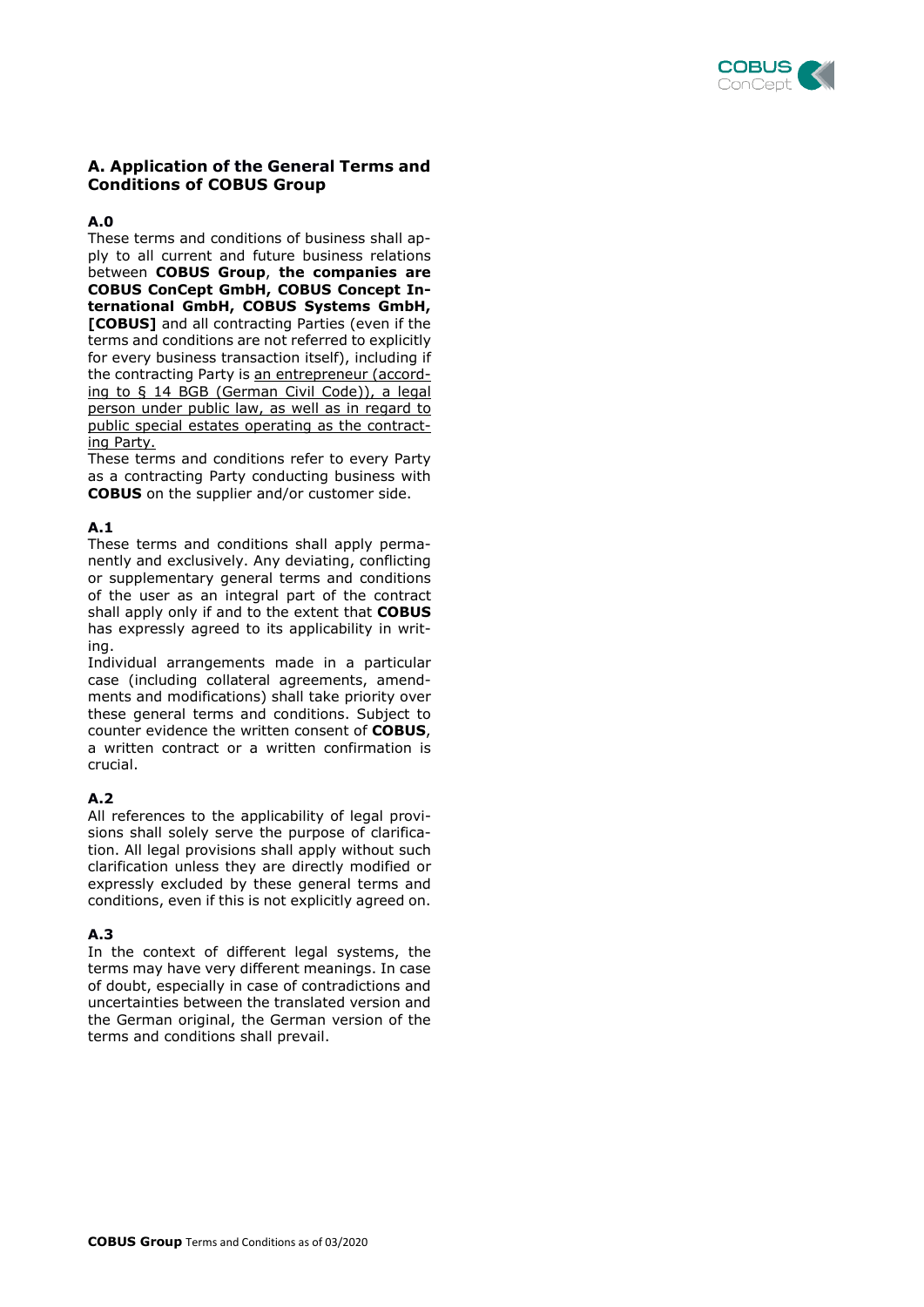

## **B. Purchasing and Order Conditions**

## **B.0**

Orders and purchase orders on behalf of **COBUS** shall be governed exclusively by the purchasing and order conditions of **COBUS.** 

## **B.1**

All orders and purchase orders on behalf of **CO-BUS** are processed exclusively based on the legal provisions, unless governed by these terms and conditions. The terms and conditions of the contracting Party of **COBUS** do not apply.

## **B.2**

## **B.2.01**

The contracting Party shall provide a warranty and compensation to the legal extent and for the legal duration as provided in section B.2.

*Compensation* shall be referred to as claims on poor performance due to the delivery of a defective item or due to poor performance.

## **B.2.02**

**COBUS** is also entitled without restriction to its statutorily determined rights of recourse within the supplier chain (supplier recourse according to §§ 445a, 445b, 478 BGB (German Civil Code)), as well as the claims for defects. **COBUS** is entitled in particular to precisely demand the type of supplementary performance (rectification of defects or replacement) from the supplier that **CO-BUS** owes to the customer in the individual case. This does not restrict **COBUS's** statutory right to choose (§ 439 Paragraph 1 BGB (German Civil Code)).

## **B.2.03**

Before **COBUS** acknowledges or fulfills a claim for defects asserted by its customer (including reimbursement of expenses according to §§ 445a Paragraph 1, 439 Paragraph 2 and 3 BGB (German Civil Code)) the customer shall notify **CO-BUS** and provide a brief statement of the facts in writing. If the customer does not provide sustained evidence within a reasonable period of time, and if no agreement of common interest is precipitated, the claim for defects effectively allowed by **COBUS** is regarded as owing to the respective customer. In this case, the customer is responsible for supplying counter evidence.

#### **B.2.04**

The claims of **COBUS** for supplier recourse also apply if the defective goods have been further processed by **COBUS** or any other third party, i.e. by the incorporation of one product by another.

## **B.3**

The place of performance and payment for both Parties is the headquarters of **COBUS.**

## **B.4**

The place of performance and exclusive legal venue for any disputes arising between the contracting Party and **COBUS** from or in connection with the performed services shall be Rheda-Wiedenbrück.

However, **COBUS** shall also be entitled to sue the contractual partner within his place of jurisdiction.

## **B.5**

The laws of the Federal Republic of Germany shall apply with the exception of international uniform law, especially the UN Law on International Sales (CISG).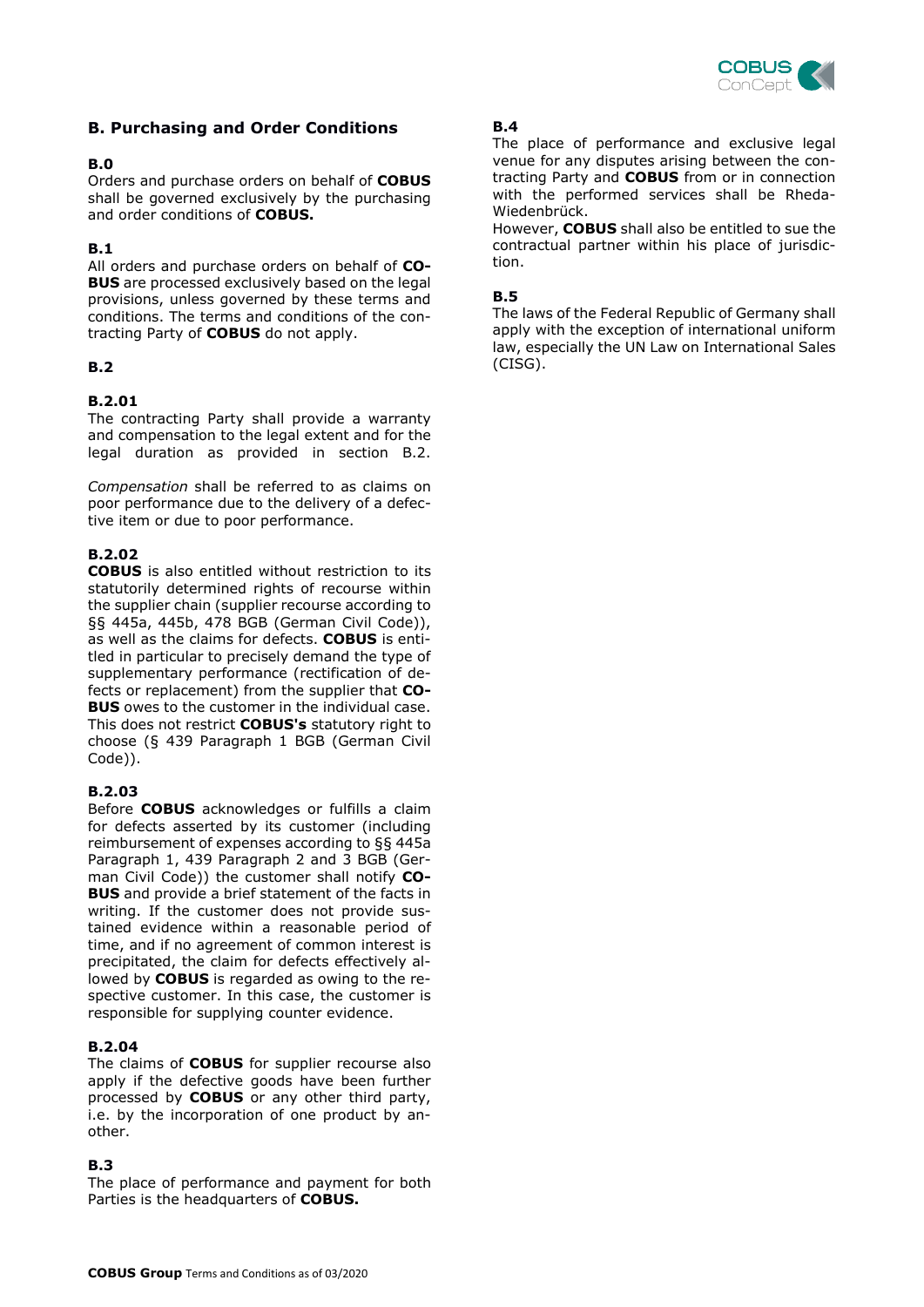

## **C. General Terms and Conditions of Service**

## **C.0 Contractual Contents**

The business Segment of **COBUS** consists of various business areas from consulting and project planning in the fields of ERP/PPS solutions and CAD/CAM applications to sale, packaging and implementation of appropriate solutions, including, if necessary, the sale and installation of hardware and special IT services. **COBUS** provides these services based on the **COBUS** conditions complementing these general terms and conditions.

## **C.1. Order Confirmation/Legal Scope/Customer's Cooperation Duties**

#### **C.1.01**

The following regulations apply for the goods and services that are provided by **COBUS.**

#### **C.1.02**

In the absence of a contract signed by both parties, the written order confirmation of **COBUS** is relevant for the content of the respective contract along with the service description of **COBUS** (where applicable).

## **C.1.03**

Explanations given by employees who do not have the right of representation, as well as subsidiary agreements entered into by same, require the written confirmation of **COBUS** to become effective.

#### **C.1.04**

Upon the conclusion of the contract by way of the signature of both parties, all previous offers, cost models, negotiation protocols, statements, collateral agreements and preliminary contracts lose their effectiveness, unless the contract refers back to them.

#### **C.1.05**

Paragraph C.1.04 shall apply accordingly when the order is confirmed by **COBUS.**

#### **C.1.06**

Regular purchasing regulations apply in case of selling standard software.

#### **C.1.07**

The customer is obliged to provide **COBUS** with all the necessary information and documents required for the execution of order. In addition, the customer must ensure to fulfill the technical IT requirements. The customer only undertakes to assign suitable employees to meet the information obligations. Preparing a service description, which is presented to the customer for review and approval, this service description and its scope of services shall be binding for both parties. If the necessary processes conducted by **COBUS** involve customer-specific legal and/or company-specific provisions, the customer shall be responsible for verifying the correctness of the procedures recommended.

#### **C.1.08**

Specifications concerning the products and services of **COBUS** shall only be attributed to **CO-BUS** if the information was provided by **COBUS** or the information was expressly authorized by **COBUS**, or if **COBUS** knew or had to know the information, and if **COBUS** did not dissociate from it within a reasonable time. Resellers or customers shall not be considered assistants as defined by § 434 Paragraph 1 BGB (German Civil Code). A sufficient correction of the specifications in the sense of § 434 Paragraph 1 BGB can in any case be made at **www.cobus-concept.de.**

#### **C.1.09**

Specifications that can be attributed to **COBUS,** which contain measurable values, shall be understood as including a tolerance of  $\pm$  2%.

## **C.1.10**

Consulting services as well as organizing services shall only be accepted based on a specific contract, and they are subject to separate compensation.

The customer must also take the appropriate action concerning consultancy services; the customer shall meet the agreed deadlines, and provide the necessary IT infrastructure and similar.

## **C.1.10**

**COBUS** reserves the right to deliver the documentation of the contractual software separately as a printable file, on a disk, or, as online help integrated into the software. The customer has the right to receive the documentation as a printed version for a separate compensation according to the currently valid price list.

## **C.1.11**

**COBUS** emphasizes that a proper use of the contractual software is not possible without a special training even if used by an intermediate user due to its complexity and customer-specific requirements.

**COBUS** offers appropriate training against separate compensation.

## **C.2. Copyright/Third-party Rights/Legal scope/Compensation/Dongles**

#### **C.2.01**

Schedules, designs, drawings, drafts, layout and other drawings, text templates etc. produced by **COBUS** shall remain the property of **COBUS**, even if the customer has borne the costs. The right of utilization of all the devices and results is exclusively reserved for **COBUS.**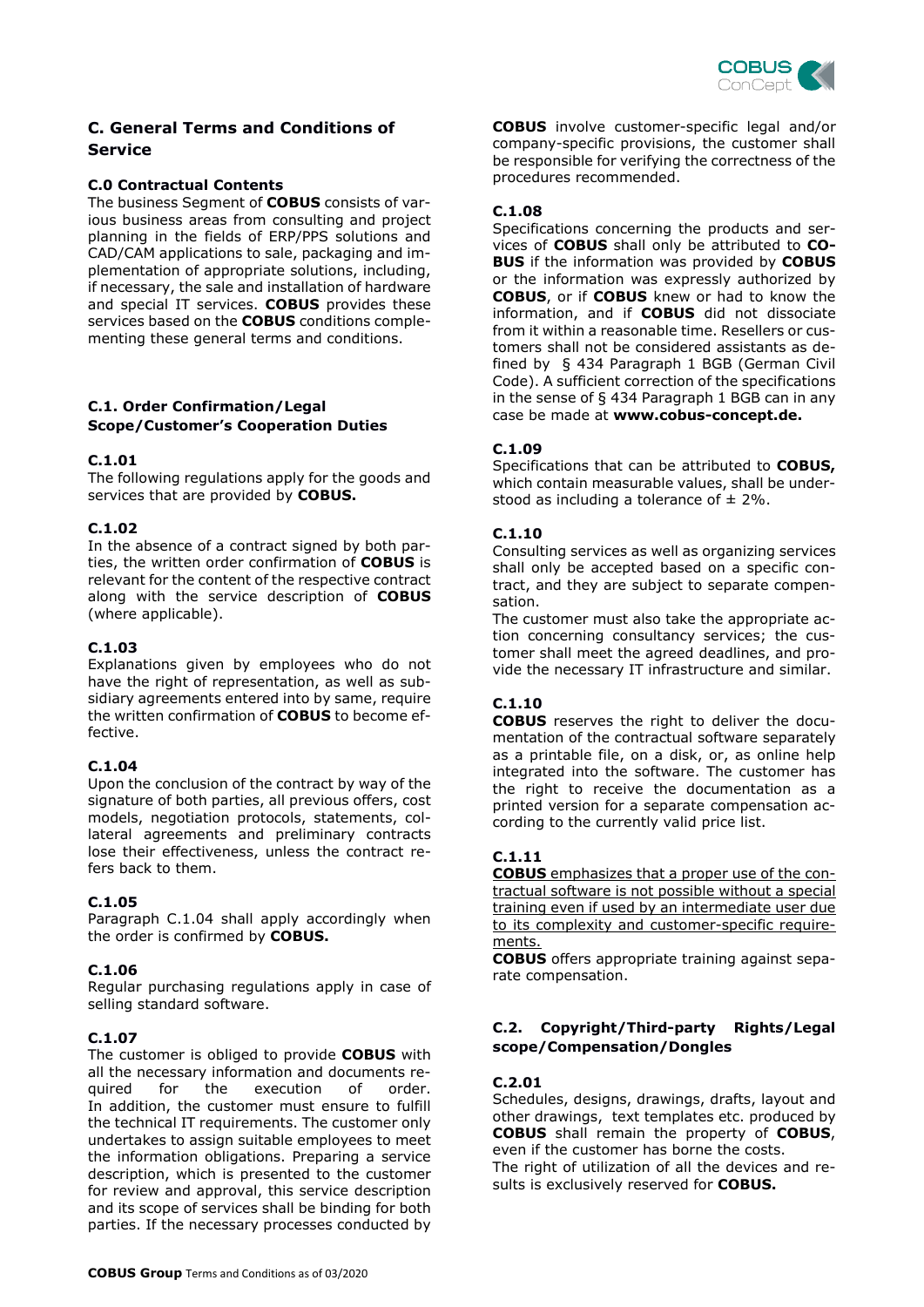

## **C.2.02**

The customer shall observe the manufacturer's licensing restrictions with regard to the software provided to the customer by **COBUS** and shall also oblige their employees to observe these third-party copyrights.

## **C.2.03**

**COBUS** grants the customer a non-exclusive, non-transferable right to use the software to the contractually agreed extent. Unless otherwise stipulated in the contract, the customer acquires a limited, non-transferable single right of use. Multiple use of software must be stipulated separately in written form. Multiple user rights refer to the simultaneous installation and/or use of software on multiple workstations. Multiple use in this sense also exists if the software is installed on a permanent storage unit, but it permits simultaneous access to the software from several workstations. Whether or not and to what extent the software may be used by the customer, shall be specified in the respective contract.

The customer is not permitted to rent or lease the software for any purpose subject to clause C.2.06, or to grant limited rights.

Any breach of these conditions constitutes a violation of the terms of use.

#### **C.2.04**

The customer is not entitled to duplicate the software and the documentation provided without express written consent. The right to back up the software remains unaffected.

#### **C.2.05**

The customer is not permitted, subject to clause C.2.06, to provide the software, documentation, or copies to any third party without the express written consent of **COBUS.**

#### **C.2.06**

The customer is only permitted to pass on software, documentation, or copies of the software, or make them available to third parties with the final divestment of all of its own individual opportunities. The customer grants **COBUS** the right to assess compliance with the terms of use at any time during the regular business hours on the customers premises.

#### **C.2.07**

The customer acquires the right of use of the software version being valid at the time of conclusion of contract or of the first installation.

#### **C.2.08**

Decompiling the software is not permitted. In the event that the customer requires interface information to maintain interoperability according to §69e UrhG (German Copyright Law), **COBUS** will issue the information to the customer upon request. Only if **COBUS** does not comply with this request within a reasonable period of time, the customer shall be permitted to decompile the software parts that are necessary for the interface analysis.

## **C.2.09**

A violation of these terms of use under section C.2 constitutes a criminal offense according to § 106 UrhG *(German Copyright Law),* and may be prosecuted ex officio by the Public Prosecutor's or due to particular public interest, or by criminal complaint.

## **C.2.10**

In each individual case of violation of the preceding terms of use, the customer shall pay a fixed compensation amounting to 50% of the total invoice amount. The customer shall prove that no damage has been incurred, or that the damage is significantly less than what was specified as the compensation amount.

**COBUS** expressly reserves the right to assert additional claims for damages for all direct and indirect damages.

## **C.2.11**

The above-mentioned provisions also apply to the agreed multiple use and beyond.

## **C.2.12.**

**COBUS** reserves the right to use dongles (software protection plugs) and the like. If and to the extent **COBUS** uses appropriate protective plugs, the user right is bound to the proper use of the relevant software dongle. In the event of loss the customer's right to use the software expires.

In the event that **COBUS** assigns the use of the software only for a limited period of time, the customer must return the dongle to **COBUS** at the end use. If the customer loses a dongle, they have the right to purchase a new dongle from **COBUS** at the price of the software protected by the lost dongle.

If a dongle has been damaged, the customer has the right to purchase a replacement dongle from **COBUS** in exchange for the damaged dongle for a fixed amount of €440 plus VAT. In that case, **COBUS** reserves the right to charge an expert with the examination of the dongle to verify the identity of the dongle at the expense of the customer.

## **C.2.13**

In the event that **COBUS** provides the software only for a limited period of time, **COBUS** is entitled (by suitable technical precautions) to ensure that the software no longer runs upon the expiry of the agreed time. The contractual use of the software remains unaffected.

## **C.3. Place of performance/Delivery /Risk Assumption/Approval (WHAP)**

## **C.3.01**

The place of fulfillment for all goods and services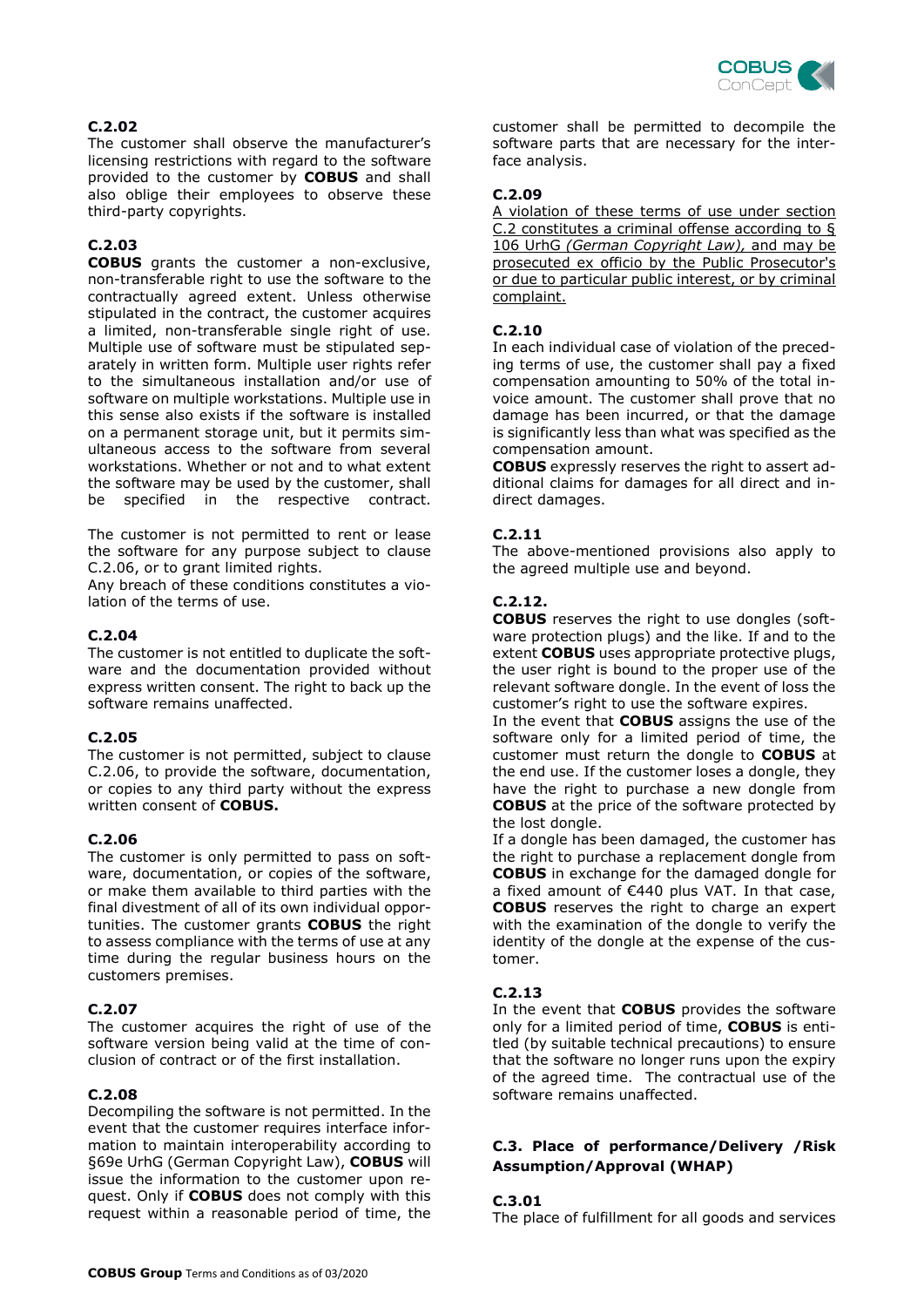

to be delivered by **COBUS** shall be the headquarters of **COBUS** based in Rheda-Wiedenbrück.

#### **C.3.02**

Delivery shall be made ex warehouse. By request and costs of the customer the product is dispatched to another destination (sending purchase). Unless agreed otherwise, COBUS shall be authorized to determine the dispatch method and the means of transportation as well as the forwarding agent or the carrier.

#### **C.3.03**

The risk of accidental destruction or accidental deterioration of the product is transferred to the customer at the time of transfer, in case of a dispatch sale at the moment of transferring the product to the shipping agent, the carrier, or to any other party nominated for the dispatch. As far as an acceptance procedure hast been agreed on, this is relevant for the transfer of risk. The legal provisions of the contract also apply to the agreed acceptance in accordance with the law. The default of acceptance by the customer shall be equivalent to delivery or acceptance.

## **C.3.04**

Any delivery will be insured on request of the customer only and at their expense.

## **C.3.05**

The customer shall be obliged to confirm the services provided in writing.

#### **C.3.06**

If a test run has been agreed on the customer shall be obliged to confirm the proper execution and success of the test. The customer shall also confirm the service provided.

## **C.3.07**

In case partial acceptance has been agreed on paragraphs C.3.05 and C.3.06 apply accordingly.

#### **C.3.08**

The contractual object as well as partial agreements shall be deemed accepted

if the customer uses it for production

#### or

in the event of changes being made to the contractual object effectuated by the customer or third parties

or

if the customer fails to confirm the services/partial services within 10 days after being requested by **COBUS** in writing, or in case test runs have been agreed on and the customer does not enable **COBUS** to approve the relevant program.

#### **C.3.09**

In the event that the customer fails to confirm the services or partial services provided, despite legal requests effectuated by **COBUS**, the administrative workload increases to the extent that the customer owes an administration fee in the amount of €100. The customer shall be entitled to prove that **COBUS** has suffered no or significantly less damage than the compensation cantly less damage than the amount specified.

In addition, **COBUS** is entitled to predicate the further implementation of the project on the confirmation, and/or to interrupt the project until the customer provides all of the relevant confirmation of services.

## **C.3.10**

**COBUS** approves the proper machine control of all the machine aggregates by means of a default program. **COBUS** is not obliged to develop software for the approval of the machines. However, programming may be performed against separate compensation.

#### **C.4 Delivery Period and Delay in Delivery/Partial Delivery**

#### **C.4.01**

Delivery **dates** describe a date, whether it is a certain day or calendar week or the like, at which the delivery has to be performed. Delivery **periods** describe the period of time within which a delivery has to take place. The delivery **time** is the generic term for both delivery dates and delivery periods.

## **C.4.02**

All of the delivery **times** are subject to the availability of services. In the event that the promised services are not available **COBUS** shall inform the customer immediately and provide the customer with the expected, new delivery **time**. In case the performance remains unavailable within the new delivery **time**, **COBUS** is entitled to withdraw from the contract in whole or in part; and **COBUS** shall immediately reimburse the customer for any counter-performance already realized. Deemed as the non-availability of the service in this case is, in particular, a late selfdelivery of **COBUS** by the supplier, in the event that **COBUS** has concluded a congruent hedging transaction, and that neither **COBUS** nor the third party are at fault, or in case **COBUS** is not obliged to provide manufacturing.

#### **C.4.03**

Unless expressly agreed otherwise all delivery **periods** apply ex works. Such delivery **periods** begin with the time specified in the order, but at the earliest when all documents, approvals, requests and shipment addresses have been provided by the customer, all order details have been clarified, and the customer has provided the agreed deposits or securities.

#### **C.4.04**

Transactions for delivery at a fixed date must be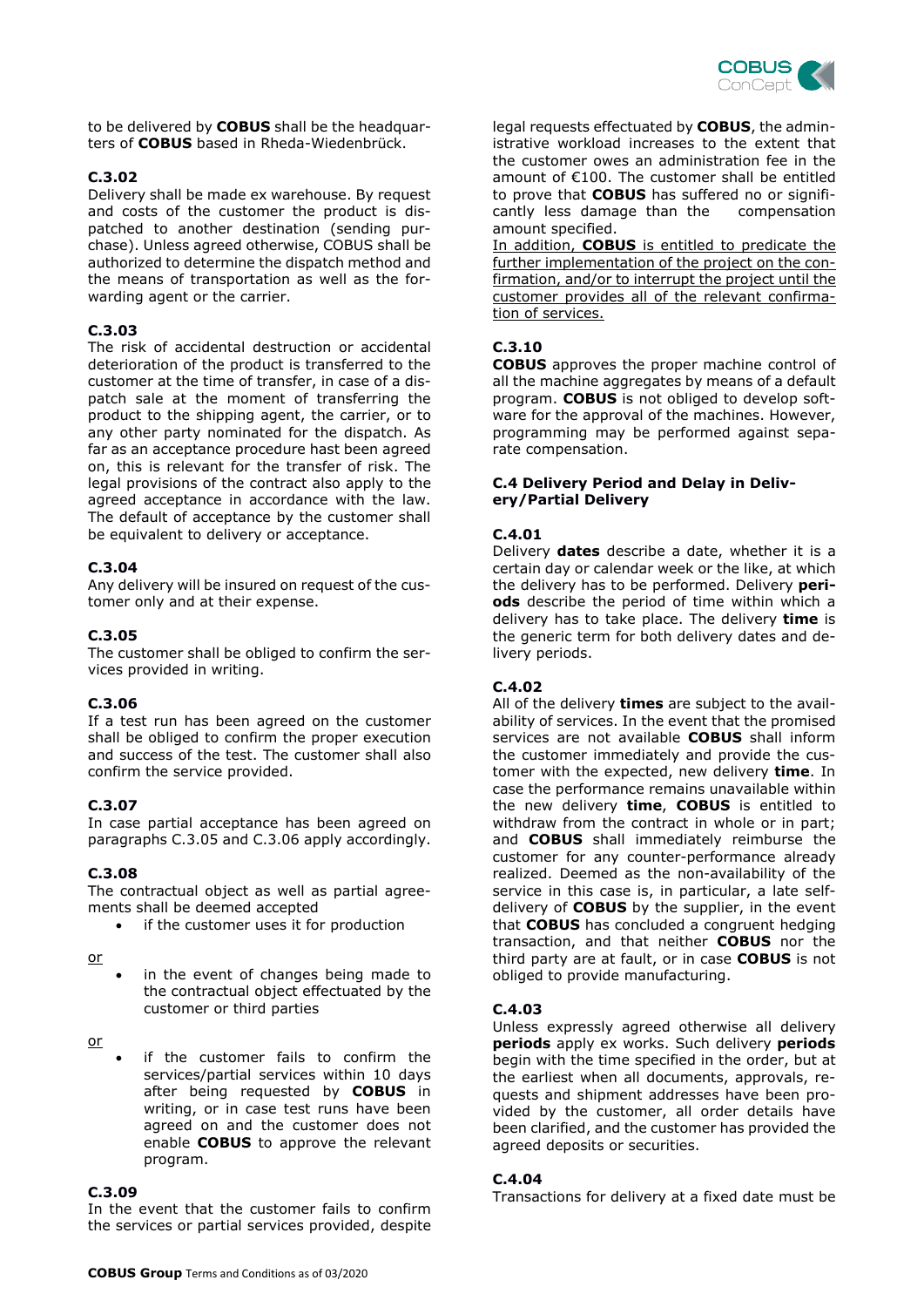

expressly designated as such and must be expressly confirmed in writing.

#### **C.4.05**

Where a delivery period has been agreed on the delivery period shall be prolonged appropriately if the customer falls into arrears providing the necessary documents, approvals, requests and shipment addresses, deposits, or payment securities.

#### **C.4.06**

Where a delivery time has been agreed on the delivery time shall be prolonged appropriately if the customer falls into arrears providing the necessary documents, approvals, requests and shipment addresses, deposits, or payment securities.

#### **C.4.07**

A corresponding postponement of the delivery dates or extension of the delivery times shall also apply if the requirements for the services to be provided by **COBUS**, which need to be provided by the customer themselves or by third parties, are not fulfilled on time.

## **C.4.08**

If the customer would like to make changes to the order after the order has been confirmed, the delivery **period** shall only commence once the change is confirmed by **COBUS**. The delivery date is postponed accordingly.

#### **C.4.09**

The delivery time will be extended appropriately when unforeseen circumstances occur that **CO-BUS** was unable to avert with the due care applicable to the circumstances of the case, and that have a significant influence on **COBUS's** obligations such as natural catastrophes, blockades, war, terror attacks, strike, lock out and other industrial unrest, confiscation, embargoes, total or partial failure on the part of subcontractors, for which **COBUS** is not responsible unless **COBUS** has expressly assumed the procurement risk or a delivery guarantee. **COBUS** also has the right in any case mentioned before to withdraw from the contract, provided that it is not only a temporary obstacle to performance.

#### **C.4.10**

Whether delivery is in default shall be determined by the legal regulations. However, a reminder by the customer is absolutely necessary.

#### **C.4.11**

In case of a delay in delivery due to ordinary negligence on the part of **COBUS** the customer may demand a fixed compensation. The compensation amounts to 0.5% of the net price (delivery value) for each full calendar week of the delay, but, not exceeding a maximum amount of 5% of the value of the delivery affected by the delay. **COBUS** shall prove that no damage has been incurred, or damage significantly less than what is specified as the compensation amount.

#### **C.4.12**

The customer's claims based on paragraph C.9.02 as well as the statutory rights of **COBUS** remain unaffected, especially in the event of exclusion of the performance obligation such as the impossibility, impracticality of performance and/or supplementary performance.

#### **C.4.13**

In case the provision of services by **COBUS** is delayed due to circumstances attributable to the customer, the customer bears all of the possible disadvantages arising from the delay.

## **C.4.14**

**COBUS** is entitled to effectuate partial deliveries to a reasonable extent.

## **C.4.15**

If **COBUS** applies the right of partial delivery or delivery of a smaller quantity, the payments for products and services, which have already been delivered, cannot be held back for this reason.

#### **C.5. Terms of Payment**

#### **C.5.01.**

**The prices for deliveries and services include the VAT (value added tax). The costs of packaging, dispatch, and insurance (where applicable) are to be borne at the request and expense of the customer.** 

#### **C.5.02**

A discount is granted only if expressly agreed in writing.

#### **C.5.03**

Unless otherwise agreed, the payments are due immediately.

#### **C.5.04**

Unless otherwise agreed, the payments for services provided by **COBUS** in the relevant month are due at the first day of the following month. This also applies if the services provided by **CO-BUS** take several months, such as consulting services, training courses, project meetings, project documentation, or the like.

## **C.5.05**

This also applies to the services provided in the relevant month, such as work on the software, configuration of the software as well as adjustments carried out in the course of several months. The payment of these services is also due at the first day of the following month.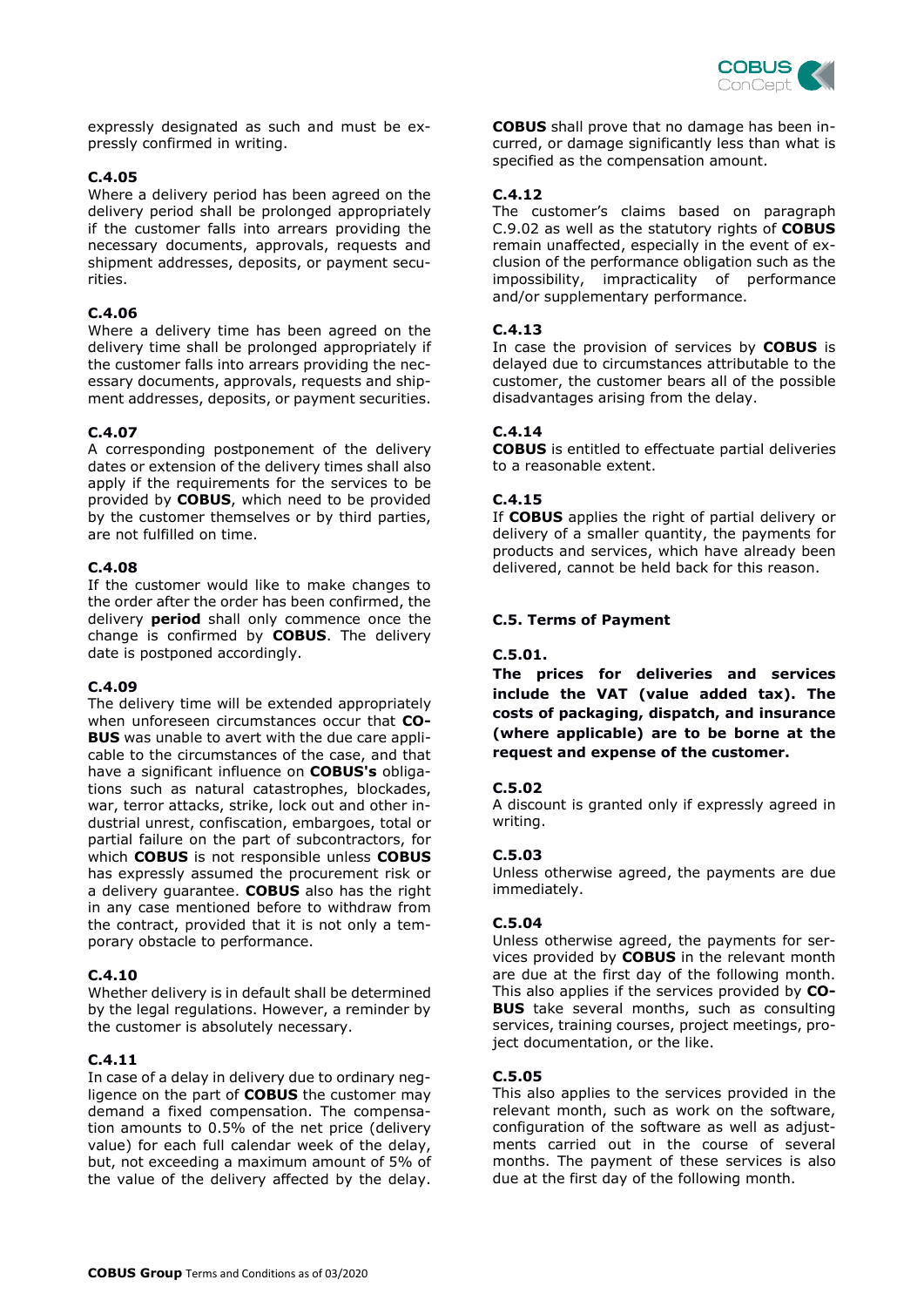

## **C.5.06**

**COBUS** is authorized to determine a payment date together with or independent from the invoiced calendar date or which may be calculated with a calendar.

## **C.5.07**

The customer will be in arrears with their payment, if they do not pay after receiving a reminder by **COBUS** that will be sent after the payment due date has passed.

#### **C.5.08**

Payments to be made to **COBUS** shall be due 10 days after the invoice date at the latest. Upon exceeding this time limit, the customer shall be in default irrespective of any reminder.

#### **C.5.09**

In the event that the customer is in arrears, interest on the arrears shall apply from the due date at the level of the current legal default interest rate.

## **C.5.10**

**COBUS** reserves the right to assert further damage beyond the stipulations contained under Section C.5.09.

#### **C.5.11**

The place of fulfillment for all of the payments shall be the registered office of **COBUS**.

#### **C.5.12**

The customer shall only be entitled to offset or retain a payment against claims that are uncontested or subject of a binding decision by a court. However, this restriction does not apply provided that the counterclaim is set off in a synallagmatic proportion with the claims of COBUS.

## **C.5.13**

The customer shall have no right of retention except for the claims mentioned under Section

#### **C.5.12.**

Rights in accordance with § 320 BGB (German Civil Code) shall however remain valid in as much as **COBUS** does not fullfill its warranty obligations.

#### **C.5.14**

If following the conclusion of the contract - in cases where a declaration of intent to conclude the contract is also required from the customer, after the last declaration of intent to conclude the contract issued by **COBUS** - the financial circumstances of the customer deteriorate considerably and, for example, a bill of exchange and/or check fails to clear, **COBUS** shall have the option to demand either advance payment or the provision of a security for all outstanding goods and services resulting from contracts under the same legal relationship (§ 273 BGB (Geman Civil Code)).

If the customer does not comply with this demand, **COBUS** may withdraw from the agreements mentioned, or, after setting a period of notice, the demand damages instead of payment, i.e. 25% of the unperformed order amount without special demonstration, unless the customer proves lesser damages.

Only in cases where the potential damage is unusually high **COBUS** may claim compensation beyond the fixed amount of compensation. In this case, the above-mentioned fixed compensation amount shall be credited to the total claim.

## **C.5.15**

The hourly rates, surcharges etc. of **COBUS** apply for every normal hour of travel, maintenance or work, based on the relevant collectively agreed working week. The current price list and travel allowance of **COBUS** shall be valid for all of the services provided. The travel time shall also be calculated according to the current price list and travel allowance of **COBUS**. **COBUS** calculates the travel allowance that comprises expenses for food and accommodation for each travel day and workday. In the event that installation, or any other customer services, continue on a weekend, a daily allowance or travel costs shall be paid at the discretion of **COBUS**, provided that nothing has been expressly agreed to the contrary. Public holiday fees and expenses may also be charged on local holidays.

#### **C.5.16**

Travel expenses may be charged as follows:

- Flights: economy class
- Rail journeys: first class
- Local transport: taxi and luggage rack (where applicable)
- In-house vehicles or vehicles of employees of **COBUS**: mileage allowance according to **COBUS's** current charge rates.

#### **C.5.17**

Travel time and travel expenses for the return journey can only be entered on the job documents or time sheets upon the completion of the service.

#### **C.5.18**

The aforementioned charge rates shall be subject to the currently valid wages, salaries and working hours. In the event that the costs mentioned hereinabove change, **COBUS** reserves the right to change the charge rates accordingly. The applicable invoice rates are available upon request.

## **C.5.19**

In case installation, commissioning, maintenance, repair, or any other services are delayed for reasons beyond the control of **COBUS**, the customer bears all of the resulting costs, in particular the maintenance costs, extra travel costs,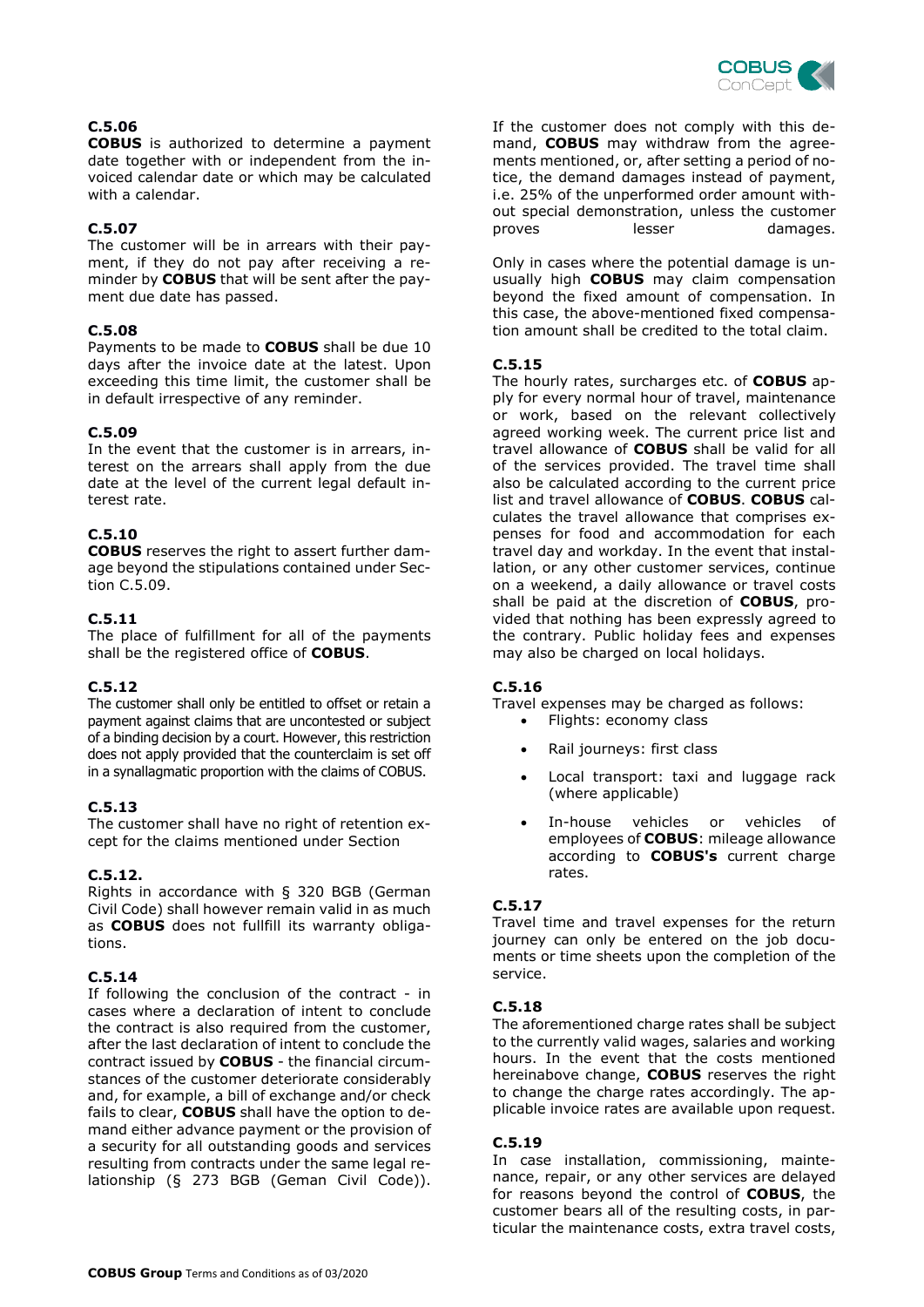

and expenses for staff sent by **COBUS**, and by subcontractors commissioned by **COBUS** incurred as a result of the delay. The aforementioned legal consequences only apply to delays within the customer's responsibility.

## **C.5.20**

To customers participating in the SEPA Direct Debit Scheme applies a shortened pre-information notice, contrary to the SEPA rules, of at least 1 day before the due date.

#### **C.6. Examination Obligations and Obligation of Defect Notification**

#### **C.6.01**

Claims for defects by the customer are subject to the customer's compliance with their duties of examination and notification of defects contained in §§ 377 and 381 HGB (German Commercial Code) and to the provisions under Section C.6.

## **C.6.02**

The customer is obligated to constantly examine the proper performance of the delivery and services performed by **COBUS**. All deliveries and services performed by **COBUS** including software (depending on the liabilities specified in the contract) must be examined for their regularity immediately upon delivery or installation. If there is any evidence for irregularities, defective service, defective delivery, or incorrect delivery, the customer's duty to examine the delivery/service intensifies accordingly.

#### **C.6.03**

The examination obligations and the obligations of defect notification under section C.6 also apply to specification sheets, performance specifications, requirement analysis and similar information provided to the customer related to the services to be provided by **COBUS**.

## **C.6.04**

**COBUS** shall be informed about the obvious defects in writing or by email immediately, i.e. no later than 14 days after hand-over, delivery or acceptance (depending on the liabilities specified in the contract).

#### **C.6.05**

Non-obvious defects shall be reported to **COBUS** in writing or by email immediately, i.e. no later than 14 days after hand-over, delivery, or acceptance (depending on the liabilities specified in the contract).

#### **C.6.06**

Complaints under section C.6.04 and C.6.05 must be provided in detail containing the precise indication of the defect. A general complaint about a defective services or defective performance of the program is not allowed, as the customer does not meet their obligations of defect notification in this way.

## **C.7. Data Backup/Data Integrity**

## **C.7.1**

**COBUS** points out that data including programs and the like may get lost due to various circumstances and that a recovery of such data may be impossible or possible only with an unreasonable amount of effort.

**The customer is responsible for a professional backup of the database adapted to the volatility of the relevant database. The customer meets these requirements in particular if they act in accordance with the standard DIN ISO 27001 IT baseline protection.** 

In case of loss of data caused by **COBUS,** the compensation duty shall be restricted to providing the data as if the customer had met his obligation of data backup mentioned hereinabove. **COBUS's** liability concerning section C.9.02 remains unaffected.

## **C.7.02**

**COBUS** shall not be liable for any loss of data or data distortion caused by remote maintenance or any other services provided by remote data transmission. **COBUS emphasizes** that data integrity is at risk during remote data transmission, especially due to defaults and defective EDI terminal devices. In case of any data corruption or loss of data on behalf of **COBUS**, **COBUS** shall carry out the work again, without the recalculation of the customer, as far as the data of the customer is concerned by providing backup data.

#### **C.8. Claims for Defects (Warranty)**

In these terms and conditions, the warranty is referred to as claims for poor performance due to the delivery of defective goods or services or defective works.

#### **C.8.01**

The rights of the customer concerning material defects and legal defects (including incorrect and short deliveries as well as improper installation or inadequate operating installation instructions) are subject to the legal regulations unless agreed otherwise. The special legal provisions in the case of ultimate delivery of the goods to the customer (Suppliers' Recourse according to § 478 BGB (German Civil Code)) remain unaffected in all cases. The customer's claims arising from of the Supplier's Recourse also apply if the goods have been further processed by the purchaser or any other customer before being sold to the customer.

#### **C.8.02**

The liability of **COBUS** is excluded in the event that the customer does not attend to their duties concerning the examination obligations and obligation of defect notification mentioned under section C.6. including all of the defects that are not reported.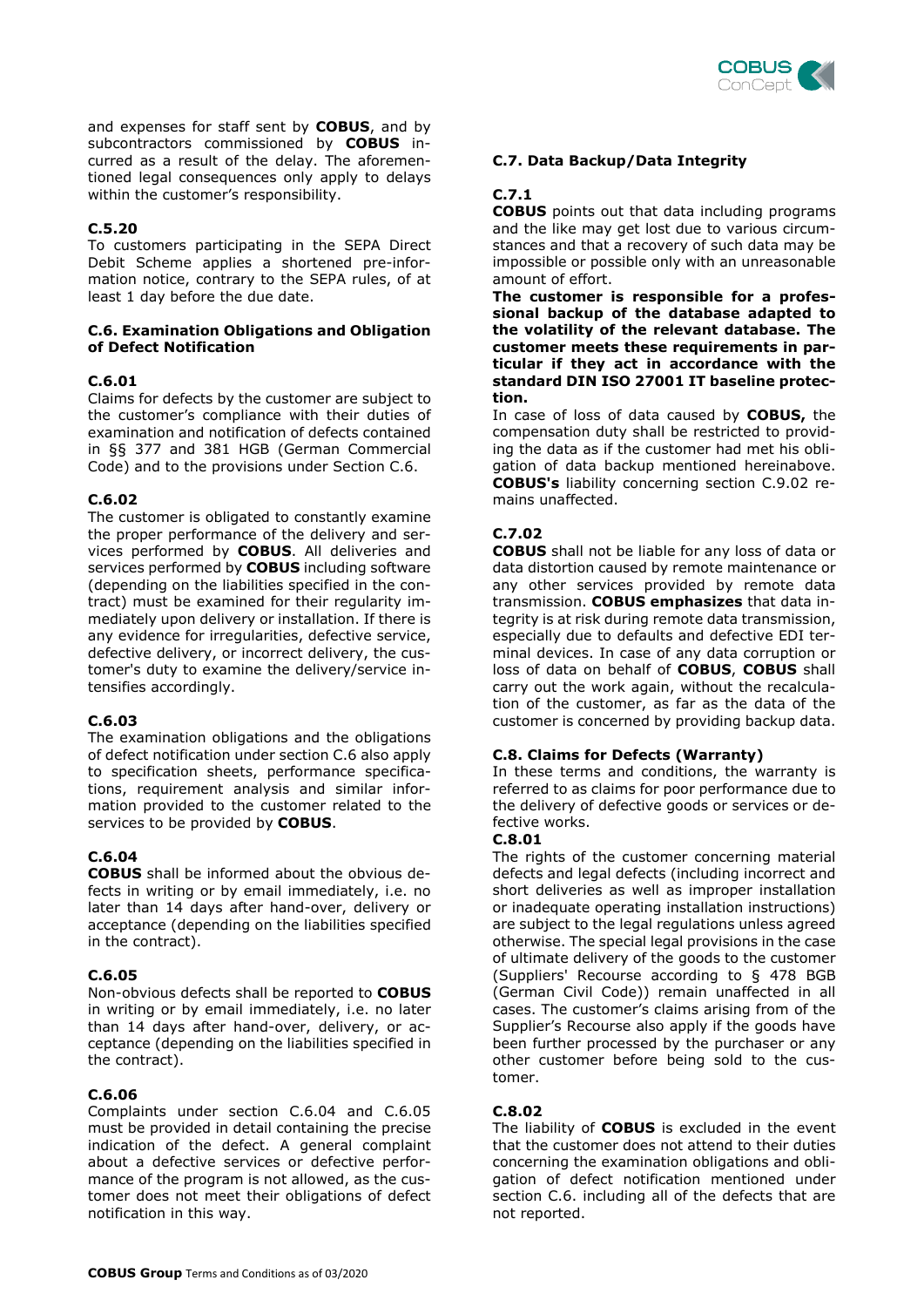

## **C.8.03**

The general period of limitation for claims arising from defects in quality and defects in liability shall be twelve months from delivery or, as far as acceptance has been agreed on, from acceptance. Special legal provisions concerning the period of limitation (especially §§ 438 Section1 No. 1 and No. 2, Section 3, 444, 445b BGB; § 634a Section 1 No. 2 and No. 3, and Section 3 BGB (German Civil Code)) remain unaffected.

#### **C.8.04**

The general period of limitation also applies to claims contractual or non-contractual defects based on a defect in quality.

The above-mentioned reduction of the general period of limitation does not apply

- $\triangleright$  if the damage is based on the firm intention or gross negligence of **COBUS**, its representatives, or its subcontractors;
- $\triangleright$  or for damages from injury to life, limb and health;
- $\triangleright$  in case of delay as far as a fixed delivery date has been agreed on;
- $\triangleright$  if defects are fraudulently concealed;
- upon acceptance of a guarantee and/or assumption of the procurement risk/production risk according to §276 BGB (German Civil Code) by **COBUS**
- in cases of statutory liability.

The above-mentioned provisions do not include the burden of proof to the disadvantage of the customer.

#### **C.8.05**

If the warranty period is suspended or interrupted because of the work conducted or replacement deliveries made by **COBUS**, this suspension or interruption shall only relate to the functional unit affectuated by the delivery of replacements or repairs.

#### **C.8.06**

In cases where the customer is entitled to subsequent performance (repair or replacement delivery), **COBUS** shall decide whether this is to be effectuaed by repairing the defects or by means of a replacement delivery of fully-functional goods. Any right to refuse the chosen kind of subsequent performance that may be available according to the statutory provisions shall remain unaffected.

#### **C.8.07**

No warranty is given for the damages resulting from any of the following causes: improper or inappropriate use; faulty installation or assembly and/or initial operation on the part of the customer or third parties; natural wear and tear; improper or negligent handling, most notably excessive operational demands, inappropriate operating resources and cleaning agents; substitute materials; chemical, electrochemical, or electrical influences provided that these are not attributable to **COBUS**.

## **C.8.08**

does not accept any warranty for components provided or supplied by the customer. The customer alone shall be responsible for the suitability and condition of such components, unless expressly agreed to the contrary.

#### **C.8.09**

In the case of failure to observe the operating and maintenance instructions by the customer, it is assumed that any damage incurred is due to the failure of observing the instructions. In this case, the customer carries the burden of proof and proof for the opposite.

#### **C.8.10**

**COBUS** is entitled to make the owed subsequent performance dependent on the fact that the customer pays the due purchasing price. The customer has, however, the right to retain a portion of the purchasing price appropriate in relation to the defect.

#### **C.8.11**

Work on the goods delivered by **COBUS** or other performances provided by **COBUS** are only considered as flaw rectification or rework activities

- $\triangleright$  if the defects have been expressly acknowledged by **COBUS**
- $\triangleright$  in case of already proven defects
- $\triangleright$  and as far as justified defects are concerned

Without these conditions, such activities are considered as special services.

#### **C.8.12**

In general, all the rework activities or replacements are considered special performances by **COBUS** unless explicitly performed in recognition of a legal obligation.

#### **C.8.13**

In case program errors or the like occur **COBUS** may also fullfill its warranty obligations providing a solution that eliminates the error (workaround). Further claims on behalf of the customer are excluded unless the defect affects the userfriendliness significantly.

#### **C.8.14**

All of the expenses that are necessary for the purpose of inspection and subsequent performance, in particular transport, route, work and material costs shall be borne by **COBUS -** if there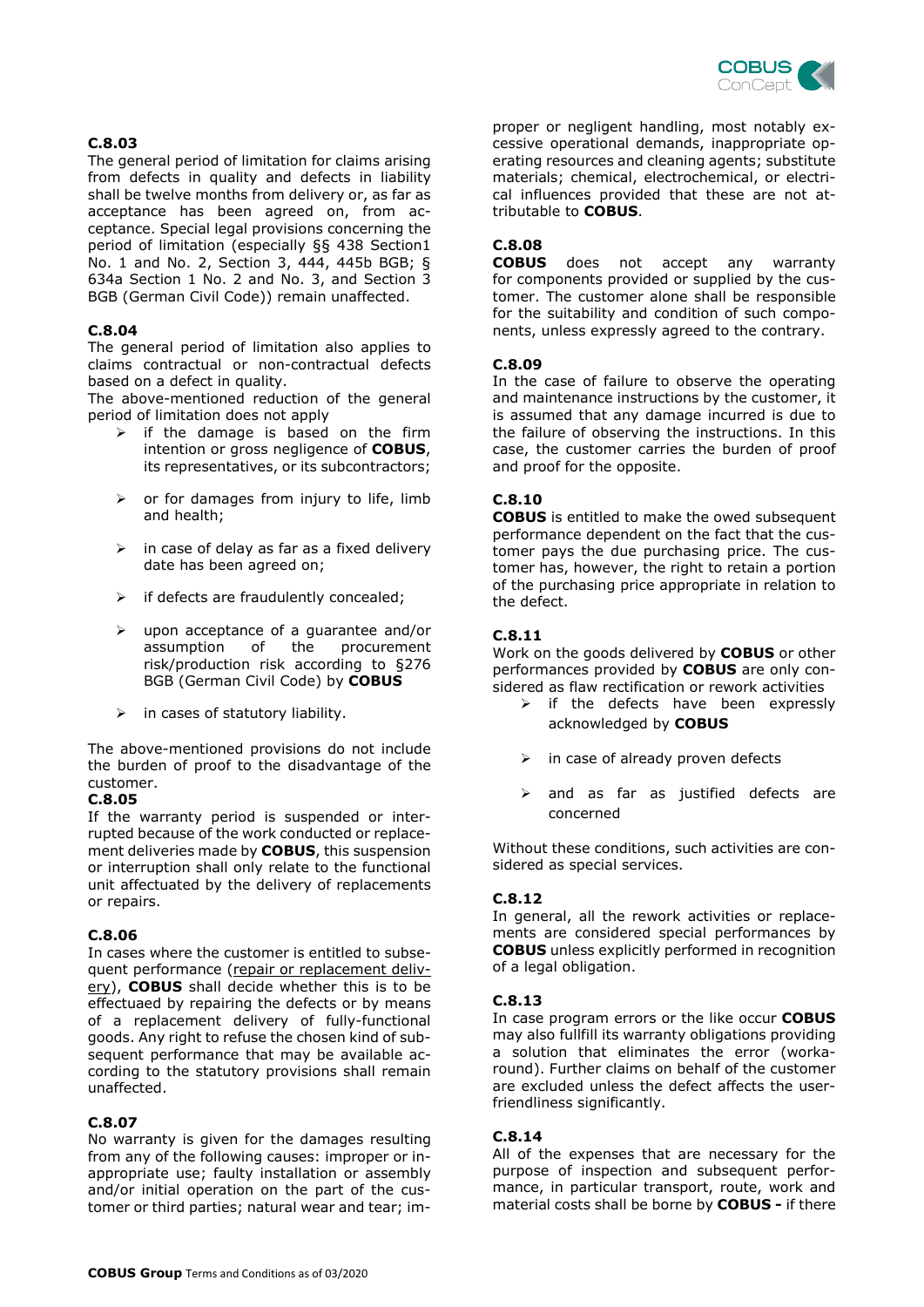

is actually a defect. Otherwise, **COBUS** may demand compensation from the customer for the costs arising from the unjustified defect removal request (in particular inspection and transport costs), unless the customer was not aware of the defectiveness.

#### **C.8.15**

Concerning the costs of removal, installation or assembly of the defective item, the liability for claims of compensation by **COBUS** shall generally be governed by the legal provisions (in particular § 439 section 3 BGB (German Civil Code)).

## **C.8.16**

In the case of systems supplied by **COBUS**, which are installed or operated outside of Germany, although the relevant contract was concluded with a subdivision or head office of the customer located in Germany, the customer shall bear any additional costs (transport costs, travel costs and other expenditure) incurred in connection with any and all services under warranty provided by **COBUS** beyond the borders of Germany.

#### **C.8.17**

The customer must provide **COBUS** with the necessary time and opportunity to perform the reworks and replacement deliveries owed due to warranty obligations. Only in urgent cases that endanger the operational safety and to avoid unreasonably greater damages, of which **COBUS** needs to be informed immediately, or when the **COBUS** is in delay with rectifying the defects, the customer shall have the right to rectify the defect themselves or to involve a third party to carry out the repair and to demand the appropriate repayment for their costs.

## **C.8.18**

If the subsequent performance has failed or a reasonable deadline that is to be set by the customer for the subsequent performance has expired unsuccessfully (§ 323 Section 1 and § 281 Section 1 BGB (German Civil Code)) or it is dispensable according to the legal regulations (§ 323 Section 2 and § 281 Section 2 BGB (German Civil Code)) or **COBUS** refuses service according to § 439 Section 4 BGB and § 635 Section 3 BGB (German Civil Code), or if the customer cannot be reasonably expected to accept it, the customer has the right to cancel the purchase contract or reduce the purchasing price. The right to rescind the contract, however, does not apply to a merely unimportant defect.

#### **C.8.19**

The right to reduce the price (price reduction) is only valid after containing the consent of **CO-BUS.**

#### **C.8.20**

**Such claims of the customer of compensation or reimbursement are also excluded in**  **case of defects mentioned under Section C.9.01; otherwise, it only applies in the events mentioned under Section C.8 and C.9.01.**

#### **C.9. Other Liabilities**

#### **C.9.01**

**Unless otherwise agreed on in these terms and conditions, or subject to the provisions under Section C.9.02, any compensation claims or reimbursement of expenses by the customer for whatever legal reason, are excluded.**

**This applies in particular for any claims for compensation from delicts (i.e. according to § 823 BGB (German Civil Code)).**

**In as far as the liability is excluded or limited, this shall also apply to the personal liability of the employees, staff, colleagues, representatives, and vicarious agents of COBUS.** 

#### **C.9.02**

These liability restrictions do not apply

- $\triangleright$  as far as the damage is based on firm intention or gross negligence of the representatives and vicarious agents of **COBUS**;
- $\triangleright$  with the culpable breach of essential contractual obligations whereupon damages are similarly in this case limited to typical loss and foreseeable failures at the time of the conclusion of the contract. Material contractual obligations are such obligations that protect material contractual legal positions of the customer that the agreement must grant to it according to its content and purpose; materials are also contractual obligations, the fulfillment of which is absolutely necessary for the orderly conducting of the agreement, and the adherence to which the purchaser may regularly entrust.
- $\triangleright$  or for damages from injury to life, limb and health;
- $\triangleright$  in case of delay as far as a fixed delivery date has been agreed on;
- $\triangleright$  if defects are fraudulently concealed;
- upon the acceptance of a guarantee and/or assumption of the procurement risk/production risk according to §276 BGB (German Civil Code) by **COBUS**
- $\triangleright$  in cases of statutory liability.
- $\triangleright$  the above-mentioned provisions do not include the burden of proof to the disadvantage of the customer.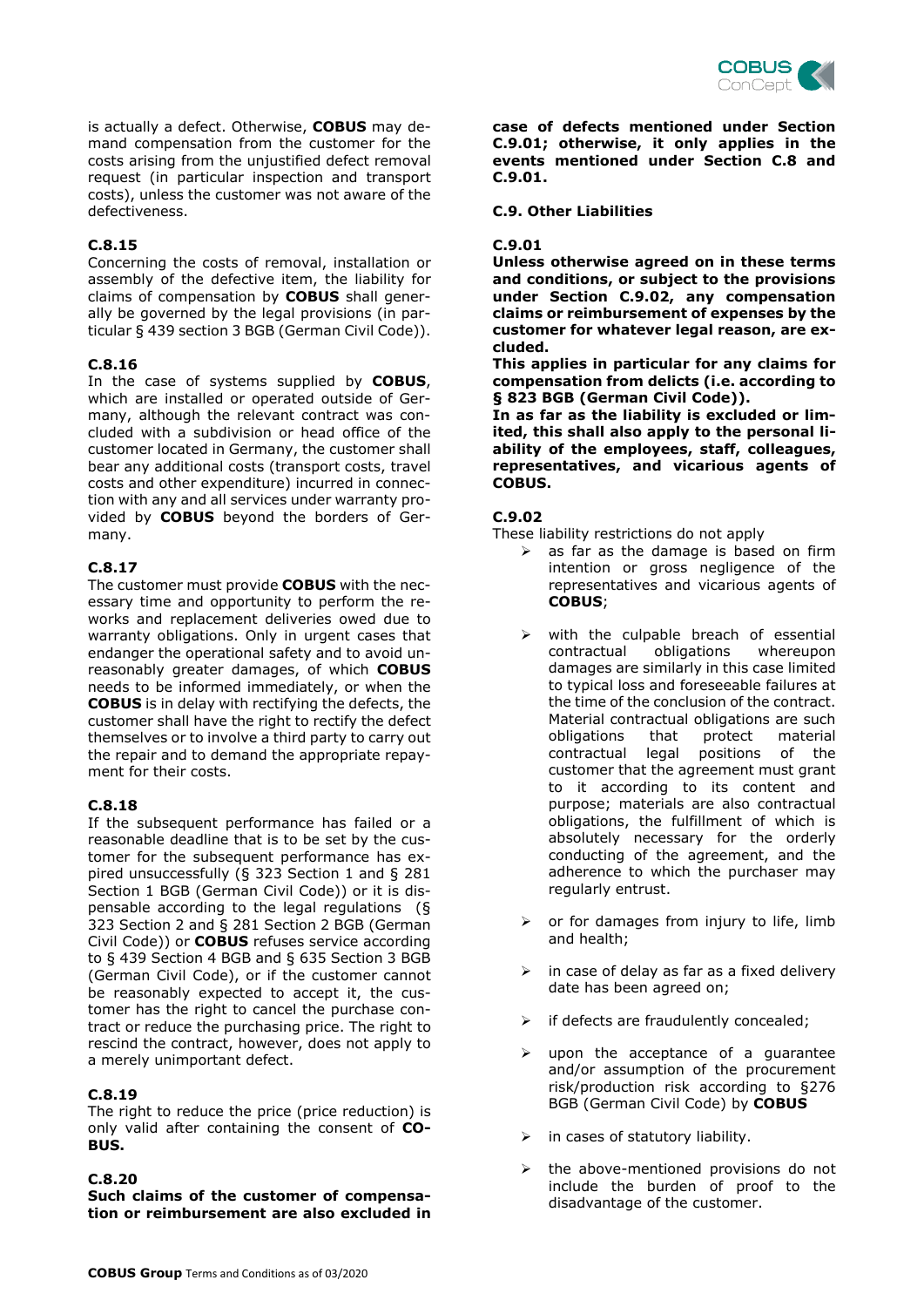

## **C.9.03**

Even if the legal preconditions otherwise exist, the customer cannot withdraw from the contract due to the infringement of obligation not constituted by a defect in the goods supplied if the infringement of the obligation unless it is caused to **COBUS**. A free right of termination of the customer (in particular according to §§ 651, 649 BGB (German Civil Code) is excluded. Otherwise the legal requirements and legal consequences shall apply.

#### **C.10 Place of Performance and Place of Fulfillment**

## **C.10.01**

Place of performance and place of fulfillment for all of the services provided by **COBUS** is the headquarters of **COBUS**.

#### **C.10.02**

The place of performance and fulfillment of all obligations of the customer arising from the legal relationship is the headquarters of **COBUS.**

## **C.11. Call Order**

## **C.11.01**

If orders at call are not called within four weeks after the expiry of the calling period, **COBUS** has the right to demand payment.

#### **C.11.02**

The same applies to orders at call without a fixed calling period provided that four months have passed from the notification of dispatch by **CO-BUS**.

#### **C.12. Retention of Title/retention of License**

#### **C.12.01**

All of the deliveries shall be effectuated under the reservation of ownership.

For software deliveries this means that the right to use the software is subject to the condition of a legitimate release request of **COBUS** mentioned under section C.12.04.

#### **C.12.02**

This reservation together with the following extension applies until the payment of all claims originating from the business relationship with the customer, and until the complete exemption of contingent liabilities that **COBUS** may have entered in the customer's interest, has been made.

#### **C.12.03**

Pledging the delivered goods is not allowed.

#### **C.12.04**

**COBUS** is authorized to demand the goods and services reserved for essential reason in particular in the event of a default of payment on behalf of the customer against the charge of the liquidation proceeds without withdrawing from the contract. At the moment **COBUS** requests the customer to release the software because of any default on the business relationship or any release from contingent liabilities incurred by **CO-BUS** in the interest of the customer, all rights of use of the software expire, without this being considered a withdrawal from the contract. The above-mentioned applies if **COBUS** has provided the customer with a performance period of 7 days. This deadline can be set at the same time as the reminder.

Further use after the unsuccessful expiry of the deadline as specified hereinabove constitutes a criminal offense according to § 106 UrhG (German Copyright Law), and may be prosecuted ex officio by the Public Prosecutor's or due to particular public interest, or by criminal complaint.

## **C.12.05**

If and to the extent that the goods taken back by **COBUS** can be sold elsewhere in the ordinary course of business, the customer shall owe 10% of the invoice value as reclamation costs, without the need to furnish further proof. In case selling the product in a regular business process is impossible, the customer owes an additional 30% of the goods invoice value for loss of value. The customer reserves the right in each case to prove that **COBUS** did not incur any damage or damage that was significantly lower than the stated percentages.

#### **C.12.06**

In addition, **COBUS** reserves the right to claim damages or other compensation.

#### **C.12.07**

The processing and editing of the goods and services provided by **COBUS** is always performed on behalf of **COBUS**, so that the goods under the exclusion of the consequences in accordance with § 950 BGB remain in the ownership of **COBUS** in every processing condition or even as finished goods. If the goods under reserve are worked, assembled or compounded with objects also being under extended reservation of title, i.e. by excluding the legal consequences of § 950 of the German Civil Code, **COBUS** will acquire co-ownership in the new product in relation to the value of the goods' invoice to the other processed goods at the time of processing.

#### **C.12.08**

The customer herewith assigns in advance all claims from the resale, processing, installation and any other use of the goods to **COBUS**. As far as the objects being sold, processed or installed by the customer containing objects that are not owned by the customer and that are subject to the reservation of proprietary rights with selling clause and assignment in advance by other suppliers, the assignment is performed in regards to the joint ownership proportion of **COBUS** that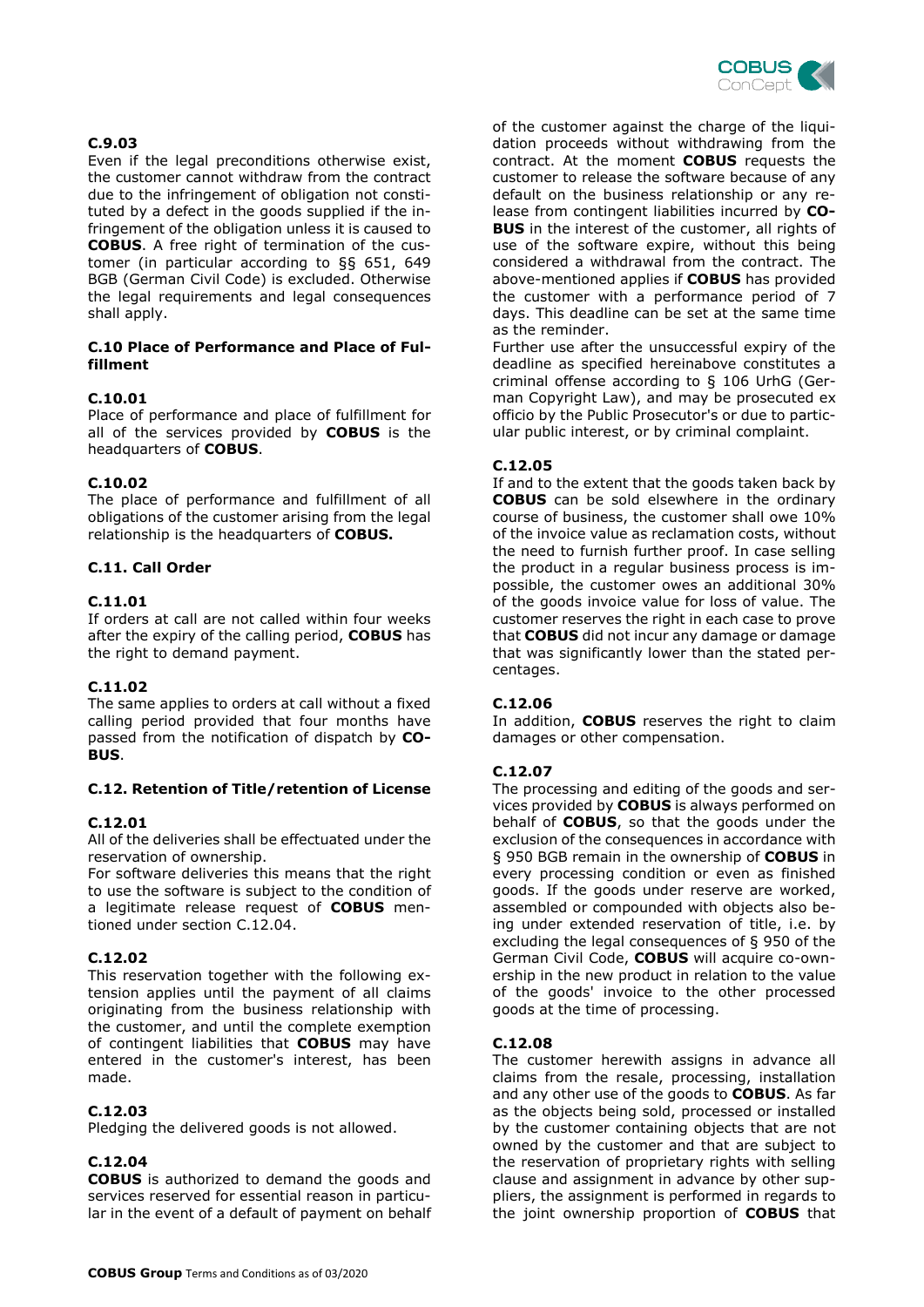

corresponds with the claim proportion, otherwise to the full extent.

#### **C.12.09**

The direct debit authorization, which remains with the customer despite assignment, shall expire through a revocation, which can occur at any time.

## **C.12.10**

If the value of the collateral to which **COBUS** is entitled exceeds **COBUS's** claim against the buyer by more than 50% at the delivery of goods and 20% for other services, **COBUS** shall be obliged at the customer's request to release collateral in the corresponding volume at **COBUS's** option.

#### **C.13. Headlines/Definition**

## **C.13.01**

All headlines in the **COBUS** terms and conditions shall only serve to facilitate legibility and they have no influence on the significance and interpretation of the individual provision.

## **C.13.02**

Written declarations of intent and declarations of knowledge according to these terms and conditions are also considered declarations if transmitted by any authorized representative in text form (e.g. by fax, email, or letter).

#### **C.14. Non-Solicitation Agreement/Contractual Penalty**

The customer commits not to directly and/or indirectly entice any employees from **COBUS**, respectively not to employ them during the term of contract as well as for two years after termination (**Non-solicitation agreement).** For each case of willful or negligent violation of the restriction of the non-solicitation agreement, the customer must pay a penalty fee equal to two gross annual salaries of the employee concerned. The penalty fee refers to the year that the customer breaches the contract, i.e. the gross annual salary of the respective year of infringement is relevant.

#### **C.15. Place of Jurisdiction and Substantive Law**

#### **C.15.01**

In case the customer is a merchant in terms of the German Commercial Code (Handelsgesetzbuch), or a public corporation or a public asset, **COBUS's** headquarters based in Rheda-Wiedenbrück is the exclusive place of jurisdiction (also the international place of jurisdiction) for all disputes arising from this contractual relationship.

However, **COBUS** is also entitled to take legal action at the national courts of the customer's place of business, or other national courts having jurisdiction according to domestic or foreign law.

Legal regulations of top priority remain unaffected.

## **C.15.02**

The laws of the Federal Republic of Germany shall apply with the exception of the UN Law on International Sales (CISG).

The prerequisites and effects of the reservation of title according to Section C.12. are subject to the law of the respective storage location of the object insofar as accordingly the choice of law that was agreed on is inadmissible or invalid for the benefit of German law.

#### **C.16. Final Provisions**

If a provision of these terms and conditions or a provision within the scope of further agreements be or become fully or partially invalid, void, or not feasible, the validity of all further provisions remains unaffected. In addition, § 306 Section 2 and 3 BGB (German Civil Code) remain unaffected.

#### **C.17. Special Conditions**

In order to complete the above-mentioned general terms of service, any special conditions agreed on explicitly are valid for all consultancy services and other services provided by **COBUS.**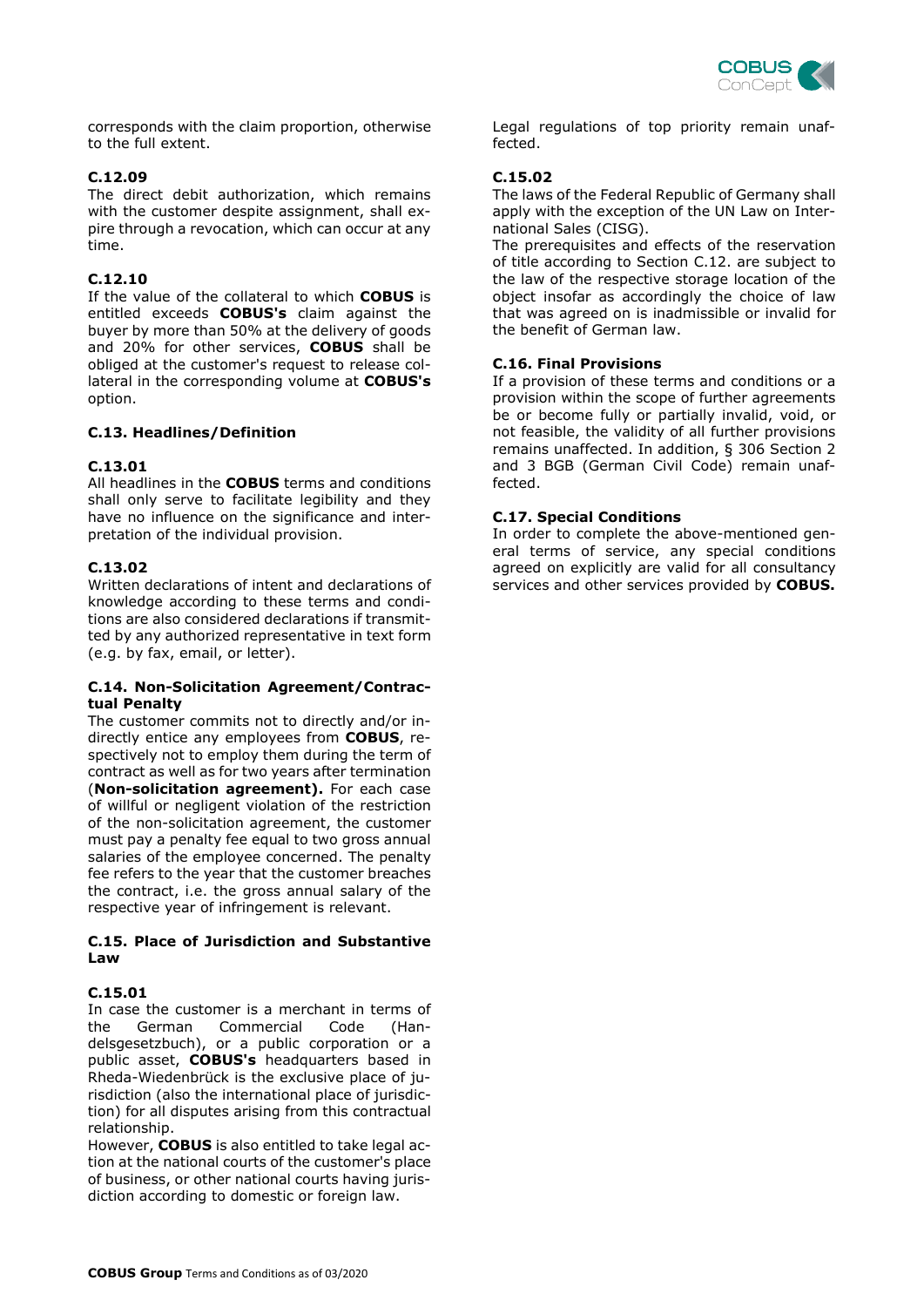

## **D. Conditions of Consultancy Services**

#### **D.0. Contractual Contents**

The subject of the contract is the consultancy of the customer in the fields of EDP organization, in particular related to ERP/PPS solutions or CAD/CAM applications.

#### **D. 1 Duties**

**COBUS** provides special expertise and know-how in the field of software solutions such as Infor, ApPlus, COBUS ERP/3 ERP/PPS, and COBUS CAM/CAM solutions. **COBUS** provides its consulting services based on the above-mentioned expertise resulting from years of experience. In case any particular circumstances arise on the customer's part that deviate from the general experience, **COBUS** is only responsible for the consideration of these circumstances if the customer has informed **COBUS** about the aforementioned circumstances.

#### **D.2. Compensation**

The consultancy services provided by **COBUS** as defined in Section D.1. shall be charged separately from other services in accordance with the currently valid price list.

#### **D.3. Due Date**

Unless explicitly agreed on otherwise, the payments for consultancy services performed by **CO-BUS** in the relevant month are due 10 days after invoicing. This also applies to consultancy services that take several months.

#### **D.4. General Terms and Conditions**

In addition, the General Terms and Conditions of **COBUS** apply for the contractual relationship of the parties and also for consultancy services in addition to the General Terms and Conditions of **COBUS** in accordance with Section C.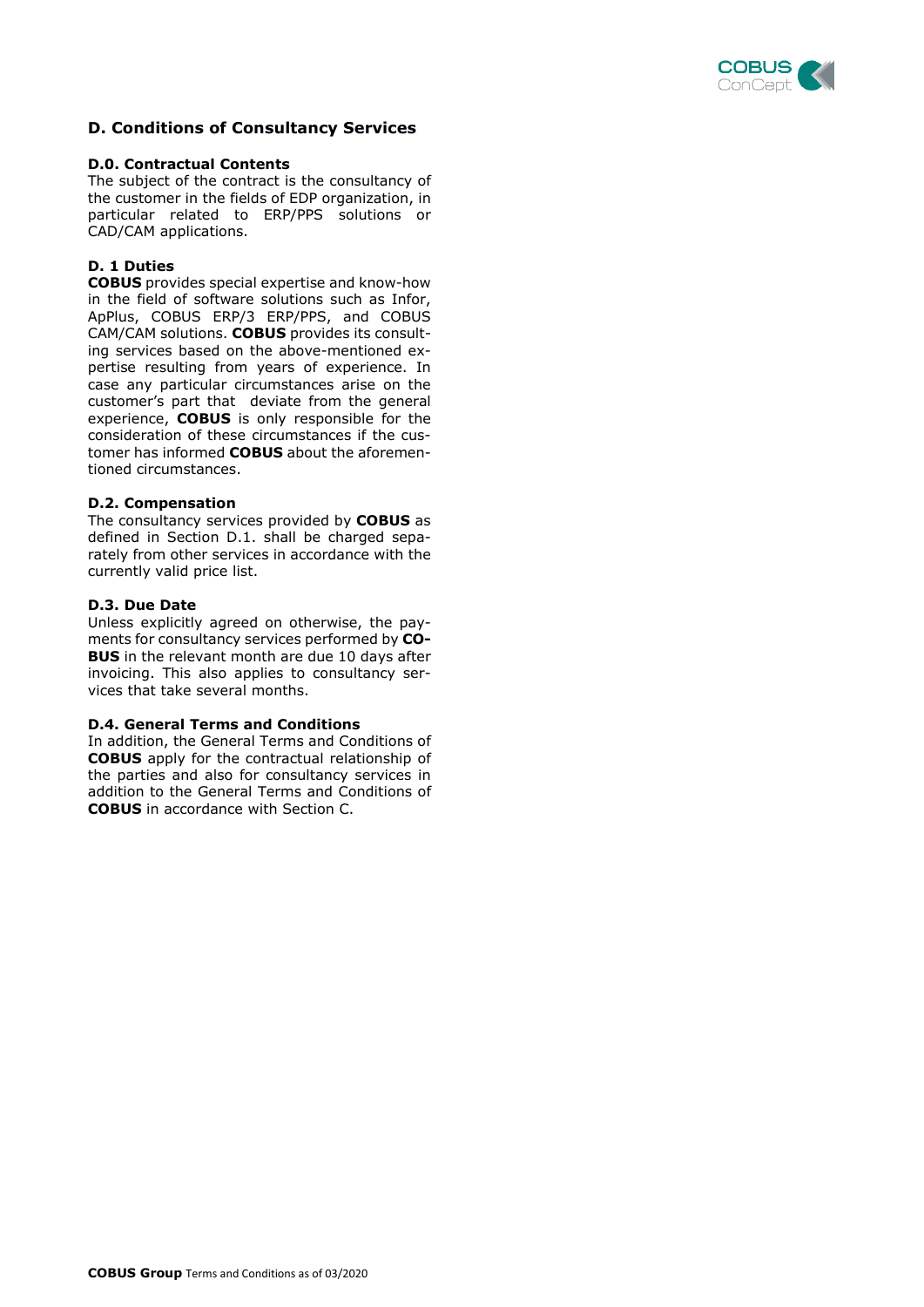

## **E. Conditions for Seminars and Training**

#### **E.0 Contractual Contents**

These terms and conditions for seminars and training apply for the organization and execution of all seminars and training provided by **COBUS.**

#### **E.1. Registration/Confirmation/Accommodation**

#### **E.1.01**

The registration for a seminar online, by post, or by fax is binding for the customer. The customer is bound to the registration for six weeks from the registration date.

## **E.1.02**

The contract shall be concluded only upon the confirmation of the customer's participation by **COBUS**.

## **E.1.03**

In the event that **COBUS** provides the customer with information about hotels **COBUS** assumes no liability for these hotels or for the fact that appropriate accommodations are available.

#### **E.2. Absence and Cancellation/Administration Fee**

#### **E.2.01**

In the event that fewer than three participants registered for the seminar, **COBUS** reserves the right to cancel or to postpone the seminar. This also applies to staff sickness, in cases of force majeure or other unforeseeable events.

The seminar fee shall be reimbursed to the customer if they cannot attend the alternative date. In this case, further claims against **COBUS** are excluded.

#### **E.2.02.**

Cancellation of participation must be performed in writing.

In the event that the customer cancels up to 14 days in advance, the customer shall pay an administration fee of €40 for each participant.

In case the customer cancels the seminar less than 14 days prior to the seminar, they have to pay a fixed reimbursement fee of 20% of the total amount.

Participants who do not attend the seminar without proper cancellation owe the full seminar fee. The customer shall be entitled to prove that **CO-BUS** has suffered no or significantly less damage than the specified fixed amount.

**COBUS** reserves the right to claim damages in the amount of the aforementioned compensation fees.

**E.3. General Terms and Conditions** In addition, the general terms and conditions of **COBUS** and the conditions of **COBUS** mentioned

under Section C apply to all training and seminars.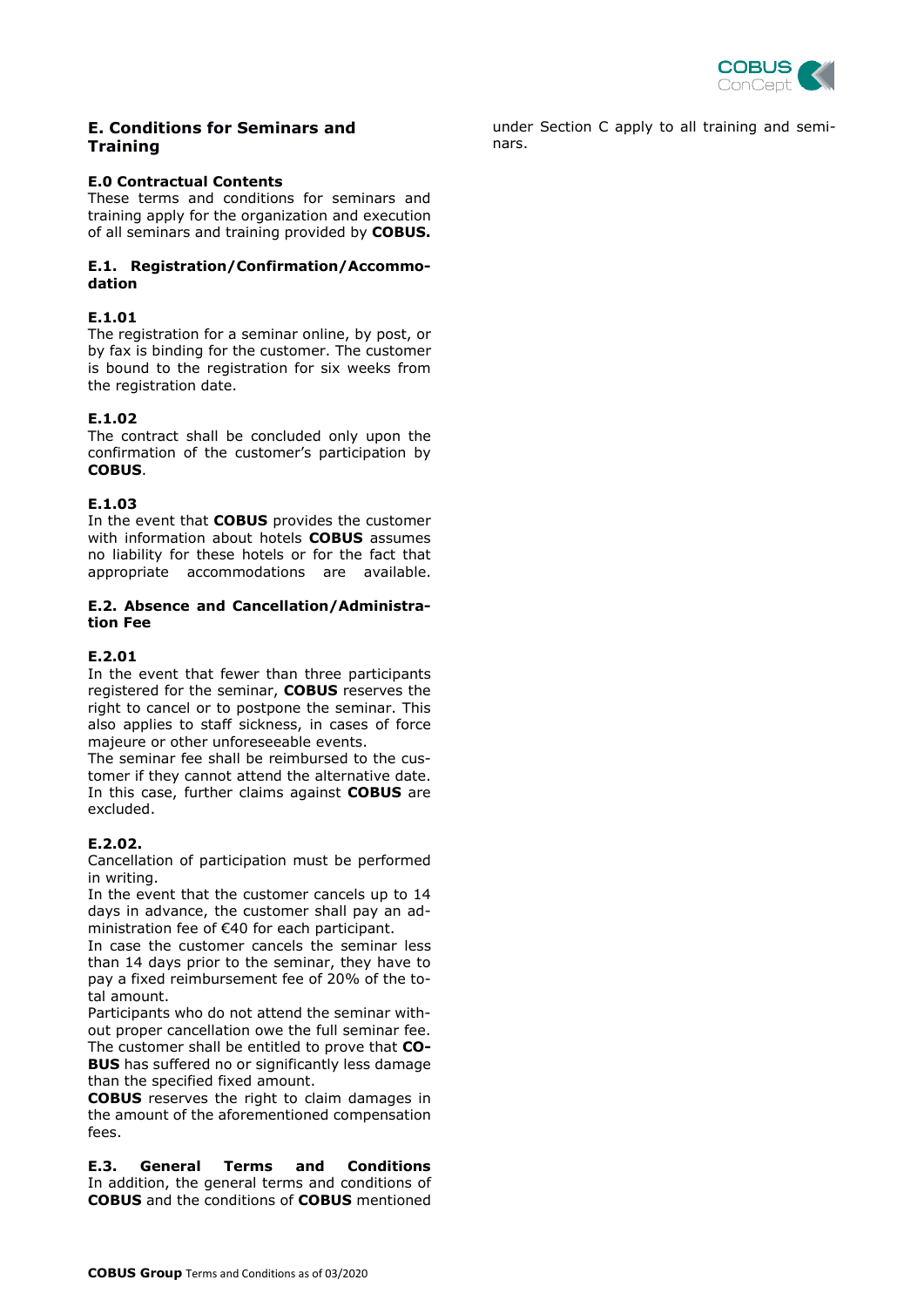

## **F. Terms and Conditions for ERP/PPS Software Maintenance Agreements**

#### **F.0. Contractual Contents/Office Hours**

According to these terms and conditions **COBUS** will assume responsibility for the purchased standard ERP/PPS software modules such as IN-FOR COM, Applus, and COBUS ERP/3 and the customization of these modules. The customer will receive a software certificate for each software module and customization made (software maintenance). **COBUS** provides a software maintenance agreement for the relevant software modules and customization (where applicable). These terms and conditions apply only to the components mentioned in the software maintenance agreement.

#### **F.0.01**

In case the customer uses ERP/PPS standard software modules (i.e. Infor Software, APplus and COBUS ERP/3), **COBUS** concludes the software maintenance contract with the respective manufacturer on behalf of the customer concerning these ERP/PPS standard software modules.

Concerning the Infor Software this relates to Infor Global Solutions GmbH, Hauerstraße 12, 66299 Friedrichsthal.

Concerning APplus this relates to Asseco Solutions AG, Amalienbadstr. 41 - Bau 54, 76227 Karlsruhe.

Concerning COBUS ERP/3 this relates to Softbauware GmbH, Raiffeisenstr. 22, 63225 Langen.

The contracting Party of the respective manufacturer is **COBUS**. The respective manufacturer of the software performs all the software maintenance services in the form of work on the software itself. **COBUS** acts as a service provider between the customer and the manufacturer.

#### **F.0.02**

Third-party software that is not developed by **COBUS** applies to the following conditions:

**COBUS** accepts the customer's requests between 8:00 a.m. and 4:30 p.m. GMT **(response time),** Monday to Friday (excluding public holidays) and processes requests immediately (if possible) or directs them to the responsible software manufacturer, or the relevant representative (First-level support).

Otherwise, **COBUS** is only bound to provide the services to the extent and in the way that it would be provided by the support center.

In the above-mentioned case, provisions F.1. to F.6. do not apply.

#### **F.0.03**

The following provisions F.1. to F.6. only apply if the contractual software stated in the software maintenance agreement is software developed by **COBUS** including the customization of standard software modules of other software manufacturers by **COBUS**.

#### **F.1.**

Further customization that is not part of the software maintenance agreement applies to the following conditions: If the customer needs any other additional customization, **COBUS** shall be entitled at its reasonable discretion to realize<br>such adjustments or customization on such adjustments or customization on the basis of separately agreed contractual arrangements and applicable service rates.

#### **F.2. Service Provided In SMA**

#### **F.2.01**

**COBUS** is obliged to maintain the purchased software and to support the client whenever necessary for the duration of contract.

#### **F.2.02**

This obligation is valid for the latest release and the previous release published by **COBUS**. The customer is obligated to use the latest release, or the previous release published by **COBUS**. The obligation will cease - without exceptional termination on behalf of **COBUS** - if the customer does not use or update their release, although **COBUS** informed the customer about the consequences by specifying a deadline of four weeks. In this case the contract expires at the end of the respective calendar year. The software maintenance fee paid in advance will not be refunded.

#### **F.3. Maintenance**

The software maintenance service includes all of the services mentioned under section F.3.

#### **F.3.01**

Corrections of any reproducible program error (both, in the source code and in the online documentations). A software error is deemed to exist if the software does not fulfill its functions set forth in the software maintenance agreement, which directly and not insignificantly influences the performance agreed. **COBUS** may provide the latest program version to remove the errors. If it is not possible to immediately correct the errors that have occurred, **COBUS** may provide a temporary solution that might require special instructions.

#### **F.3.02**

Transfer of new, updated and released standard software. COBUS consultants will install all of the updates locally on the companies premises. In the course of these updates the latest program release will be presented. Besides that, the necessary functional tests will be accomplished. All of the services and training provided during these updates are to be charged in accordance with Section F.8.01.

New versions are commonly provided on standard storage devices. All of the devices replaced and all of the parts related to the software become the property of **COBUS** including dongles and documentation.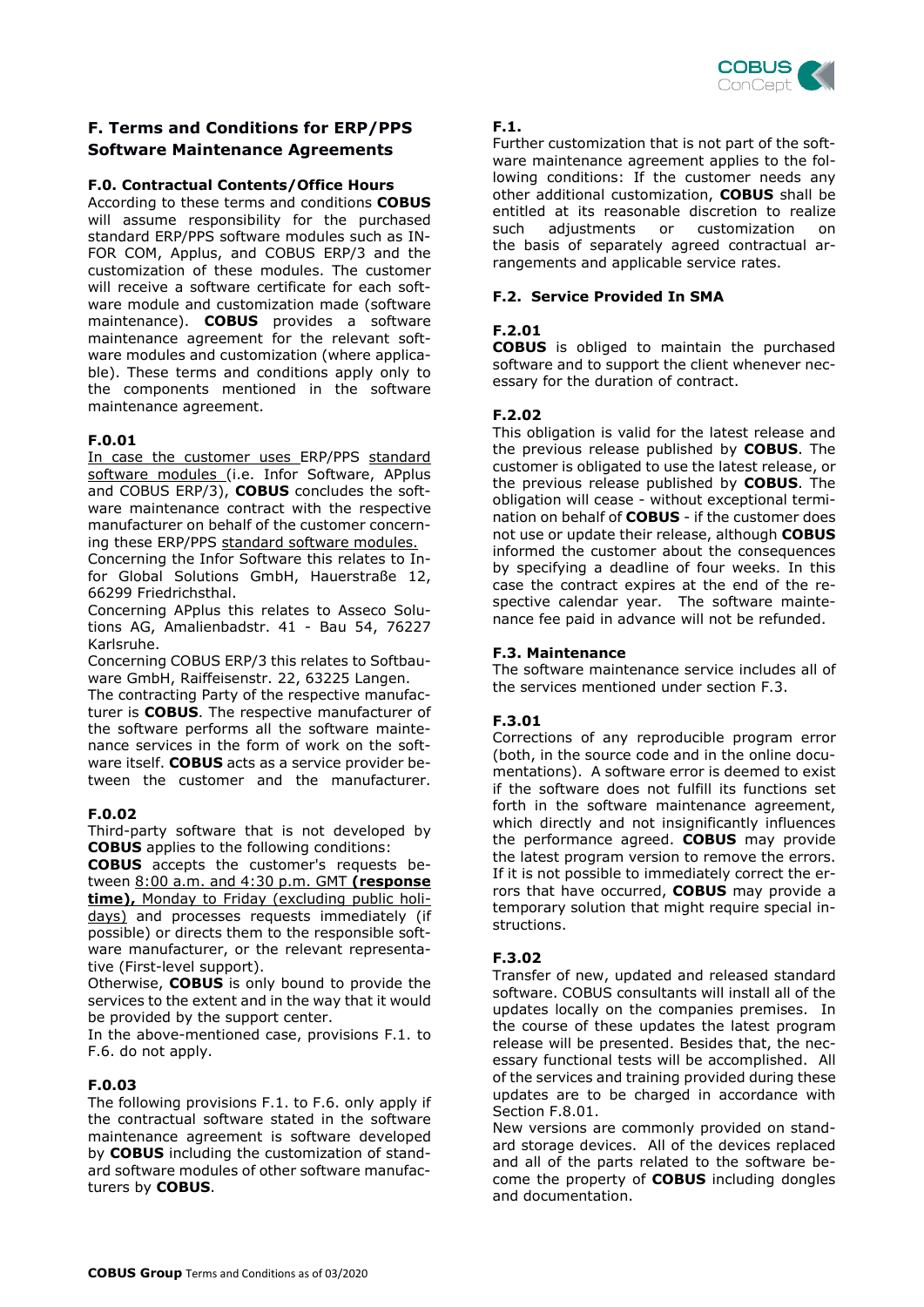

## **F.3.03**

Code conversion is not included in the customization of the new updated program versions (latest release). Any other deviating customization is not part of the contract. Any other additional customization will be charged separately (see F.1.)

## **F.4. Customer Care**

## **F.4.01**

The **COBUS** support will be available for all keyusers during the regular office hours providing telephone service supporting in cases of software problems, operation or program errors.

## **F.4.02**

**COBUS** will keep all key-users up-to-date about additional software or new releases.

#### **F.5. Reaction Time**

A valid software maintenance agreement ensures the correction of defects within the following time frame:

#### **F.5.01**

In case of any software breakdown or disruption that affects production, our support will immediately work on the defect, latest 4 h after receiving the complaint.

#### **F.5.02**

By any other disruption within one workday, complaints will be processed within regular office hours.

#### **F.6. Performance**

#### **F.6.01**

Defect reports are to be submitted during regular office hours. Defect reports submitted after hours will be considered the following workday. Maintenance will start the following workday after receipt of a defect report.

**COBUS** is only obliged to provide a maintenance service if functional remote servicing is given under sentence F.7.02. Unless otherwise agreed, the software service is provided during the regular office hours, Monday - Friday on COBUS' premises. If necessary, it may also be done at the customers premises.

## **F.6.02**

**COBUS** is entitled to involve a third party for servicing which the customer agrees on accepting the terms and conditions.

#### **F.7. Customer's Cooperation Duties**

## **F.7.01**

The customer will name at least one skilled and trained employee who is able to work with the software and the systems in use. This person will be available as the contact person (key-user). The key-user will manage all the requests and defects that occur. The key-user will be the main contact person.

Change of the key-user is to be reported immediately.

## **F.7.02**

The customer is obliged to provide communication via remote servicing and to bear additional costs. Access to the server and at least one client PC and all application servers and data base servers should be granted. A working Internet connection is essential.

We recommend TeamViewer or an RDP access for the remote service.

Our consultants establish a secure online VPN or TeamViewer connection to the customer's net work.

#### **F.7.03**

The customer is obliged to check the program themselves using the documentations or onlinesupport before contacting **COBUS.**

#### **F.7.04**

If the customer fails to correct the errors, they will have to write a defect report according to **COBUS** standards and provide the defect report to the COBUS Project Portal ('Ticketsystem'). The defect report must be sent immediately by email. The customer should write the report as precisely as possible with the help of the keyuser. If the customer does not meet their obligation to send the report immediately, they will possibly incur additional service fees. The customer should furthermore add to the defect report, error number, name, and telephone number of the responsible employee.

#### **F. 7.05**

If a test run is necessary, the customer is obliged to present a competent employee who is authorized to decide and judge on defects, upgrades, downgrades, and changes of the program structure. Other work might be stopped during maintenance if the circumstances require.

#### **F.8. Special Services Against Separate Billing**

#### **F.8.01**

Service fees, travel expenses and transportation costs as well as providing the software on nonstandard storage devices on the customers behalf are not included in our standard software maintenance fee, as it is not part of the proper implementation of the obligation of **COBUS**, and the software maintenance agreement, and it will be billed separately. The calculations will be made according to expenditure.

Services such as installation, initial start-up, function test, customization to new release versions, consulting and training will be billed according to the activities actually carried out that apply to the latest and valid hourly rates as per the **COBUS** current price list. Furthermore, the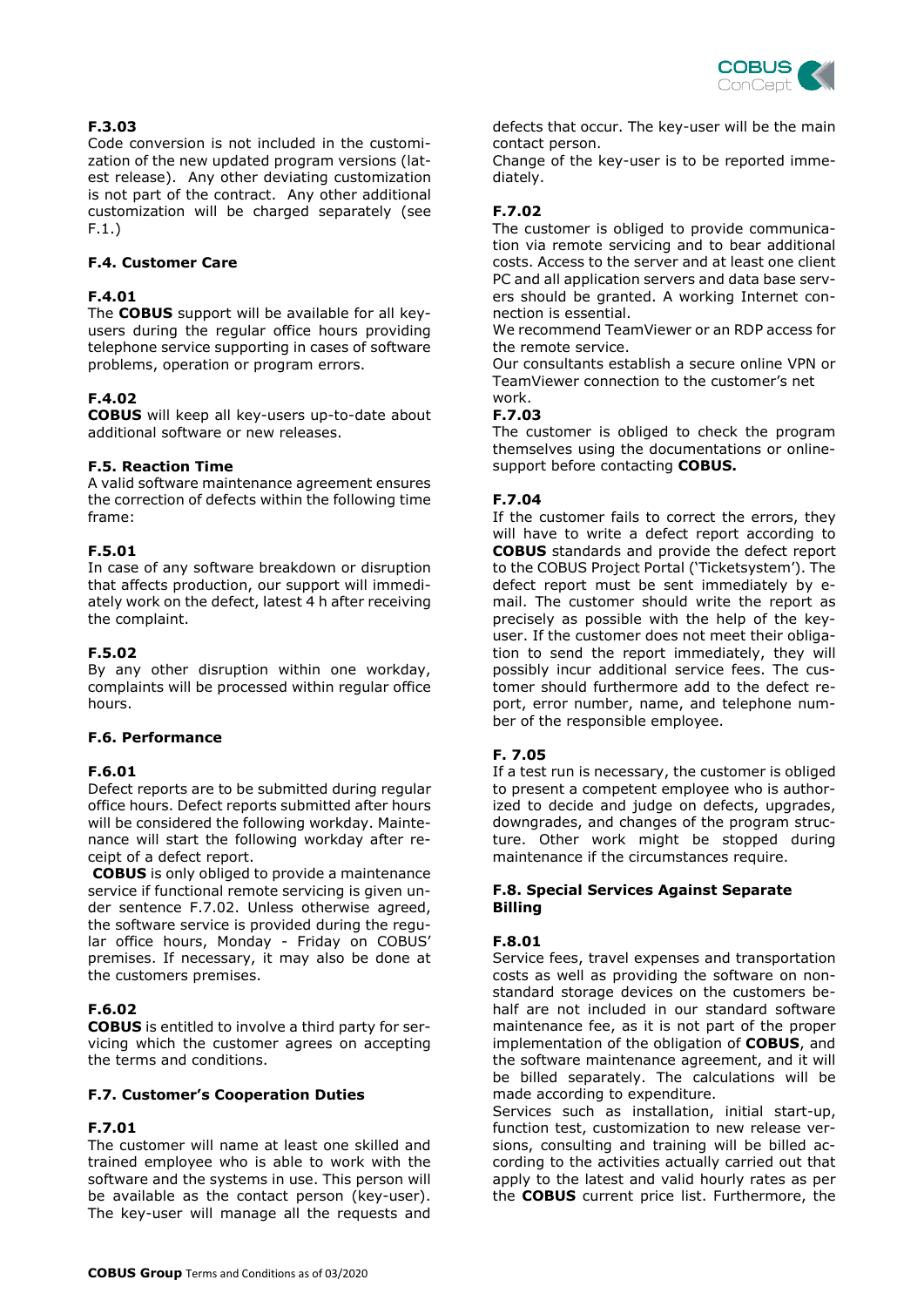

customer will incur the cost for travel time ex CO-BUS premises, daily expenses and necessary accommodations.

#### **F.8.02**

Every order above support and service as mentioned under G.2 of will be billed separately referring to the latest terms and prices, if the required service is possible and enough personnel are available.

#### **F.9. Terms of Payment**

#### **F.9.01**

Software maintenance agreement comes into force on the installation and will be calculated in proportion for the current calendar year.

#### **F.9.02**

A software maintenance fee is due according to the software maintenance agreement and is to be paid as an annual amount. The software maintenance fee is due at the beginning of each calendar year and will be charged in advance. The payment is due immediately after receipt of invoice.

#### **F.9.03**

**COBUS** has the right to adjust the prices according to the respective price list up to 5%. A price increase will be announced in writing 3 months prior. The customer will have the right to ordinarily terminate the contract within 6 weeks of the end of the year.

#### **F.9.04**

In case of a delayed payment **COBUS** may claim legal interest rates based on the currently valid rate. **COBUS's** legal right of resignation and claim of damages remains unaffected.

#### **F.10 Duration of Contract and Termination**

#### **F.10.01**

The software maintenance agreement comes into force upon the installation of the software modules and is effective with a minimum term of two full calendar years. To a contract starting in the middle of the relevant year applies a minimum term until December 31 of the year after the next year. After expiring, it will be extended automatically for a period of 12 months unless otherwise terminated in writing 3 months prior to the end of the relevant year.

#### **F.10.02**

A notice of the customer after § 648 BGB (German Civil Code) is excluded. The right to terminate the contract early with immediate effect for an important reason remains unaffected. An important reason is deemed to be the violation of the contractual obligations, i.e. proceedings for bankruptcy or other insolvency proceedings against the other party have been filed. Notwithstanding any other rights, **COBUS** can withdraw

from the contract without delay if the customer defaults by more than two installments.

#### **F.10.03**

The termination of the contract requires the written form.

#### **F.10.04**

A termination does not affect any other contracts made between both parties.

#### **F.11. Data Protection**

#### **F.11.01**

The appropriate German data protection act (BDSG) will be respected. **COBUS** staff is also obliged to respect the German data protection act.

#### **F.11.02**

The customer needs to ensure that the data storage device handed over only contains the necessary information according to the German data protection act.

**F.12 General Terms and Conditions** In addition to the mutual contract of both parties and also the ERP/PPS software maintenance agreements, the general terms and conditions of **COBUS** are valid in accordance with Section C. **Terms and Conditions for CAD/CAM Soft-**

**ware Maintenance Agreements**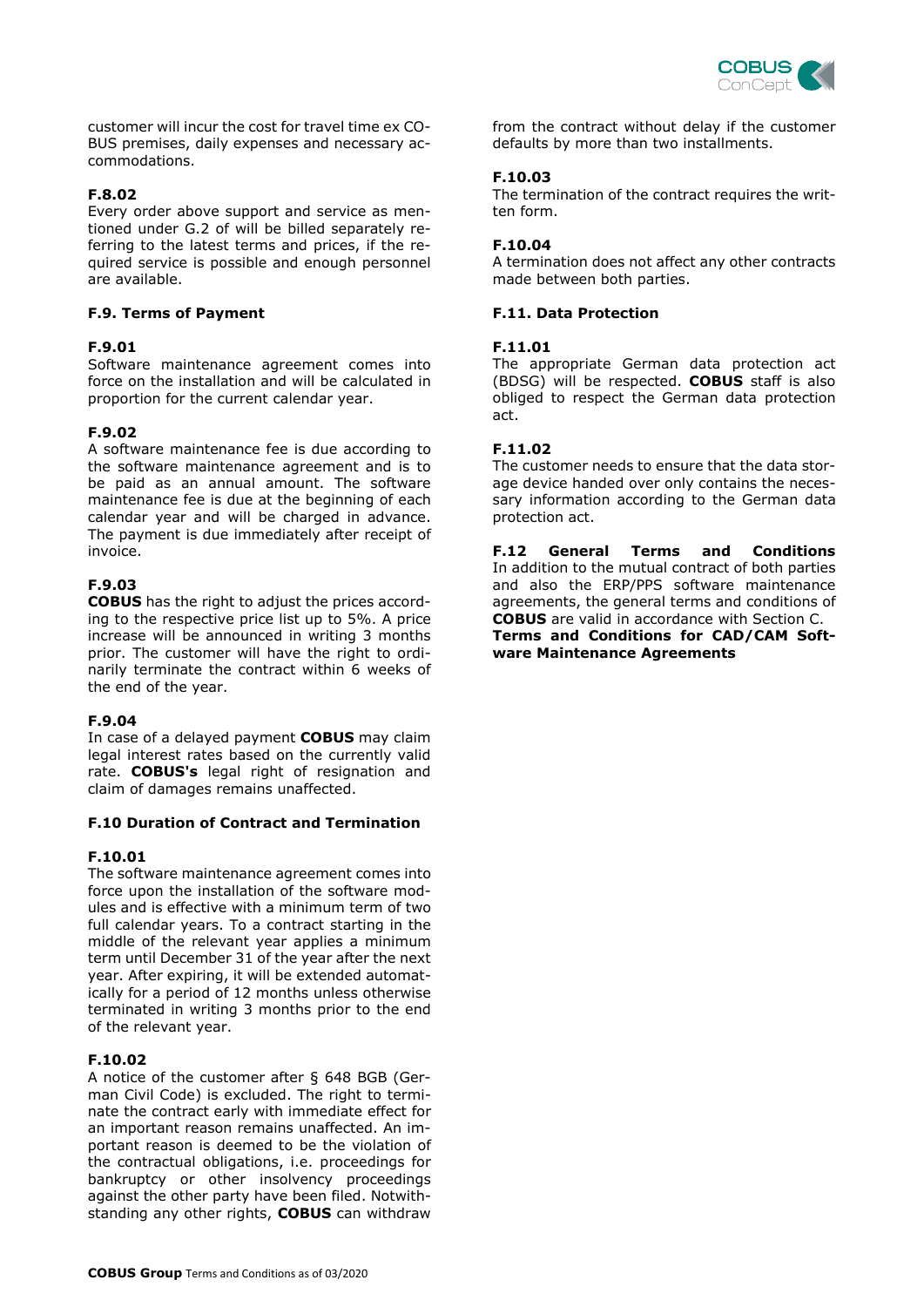

#### **G.0. Contractual Contents**

According to these terms and conditions, **COBUS** will assume responsibility for the purchased standard software modules and the customization of these modules. The customer will receive a software certificate for each software module and customization made. These terms and conditions apply only to the components mentioned in the software maintenance agreement.

#### **G.1. Customization**

Further customization that is not part of this contract applies to the following conditions: If the customer needs any other additional customization, **COBUS** will be entitled at its reasonable discretion to realize such adjustments or customization on the basis of separately agreed contractual arrangements and applicable service rates.

#### **G.2. Service Provided in SMA**

#### **G.2.01**

**COBUS** is obliged to maintain the purchased software and to support the client whenever necessary for the duration of the contract.

#### **G.2.02**

This obligation is valid for the latest release and the previous release published by **COBUS**. The obligation will cease, without exceptional termination on behalf of **COBUS,** if the customer does not use or update their release. In this case the contract expires at the end of the respective calendar year. The software maintenance fee paid in advance will not be refunded.

#### **G.3. Maintenance**

The maintenance service includes:

#### **G.3.01**

Corrections of any reproducible program error (both, in the source code and in the online documentation). A software error is deemed to exist if the software does not fulfill its functions as set forth in the software maintenance agreement, which directly and not insignificantly influences the performance agreed. **COBUS** may provide the latest program version to remove the errors. If it is not possible to immediately correct the errors occurred, **COBUS** may provide a temporary solution which might require special instructions.

#### **G.3.02**

Transfer of new, updated and released standard software. **COBUS's** consultants will install all updates locally at the companies premises. In the course of these updates the latest program release will be presented. Besides that, necessary functional tests will be accomplished. All services and training provided during these updates are to be charged. New versions are commonly provided on standard storage devices. All devices replaced and all parts related to the software become the property of **COBUS**.

#### **G.3.03**

Code conversion is included in the customization of the new updated program versions (latest release) according to the customization mentioned under G.0. Any other deviating customization is not part of the contract. Any other additional customization will be charged separately, and an extra new order is required.

#### **G.3.04**

Update of online support related to standard software according to the customization made.

#### **G.4. Customer Care**

#### **G.4.01**

**COBUS** NCAD support and will be available for all key-users during the regular office hours Monday to Friday (excluding local national holidays), 8:00 am and 4:00 pm GMT.) **Office hours).** Telephone service may be used for software problems, operation or program errors.

#### **G.4.02**

**COBUS** will keep all key-users up-to-date about additional software or new releases.

#### **G.5. Reaction Time**

A valid software maintenance agreement ensures the correction of defects within the following time frame:

#### **G.5.01**

In case of any software breakdown or disruption that affects production, our support will immediately work on the defect, latest 4 h after receiving the complaint.

#### **G.5.02**

By any other disruption within one workday, complaints will be processed within regular office hours.

#### **G.6. Performance**

#### **G.6.01**

Defect reports are to be submitted during the regular office hours mentioned under G.4.0.01 to the following e-mail account: [ncadsupport@co](mailto:ncadsupport@cobus-concept.de)[bus-concept.de.](mailto:ncadsupport@cobus-concept.de) Defect reports submitted thereafter will be considered the following workday. Maintenance will start the following workday after receipt of the defect report. **COBUS** is only obliged to provide maintenance service if functional remote servicing is given under sentence G.7.02. Unless otherwise agreed, software service is provided during the regular office hours, Monday to Friday on the COBUS premises. If necessary, it may also be done on the customer's premises.

#### **G.6.02**

**COBUS** is entitled to involve a third party for servicing which the customer agrees on accepting the terms and conditions.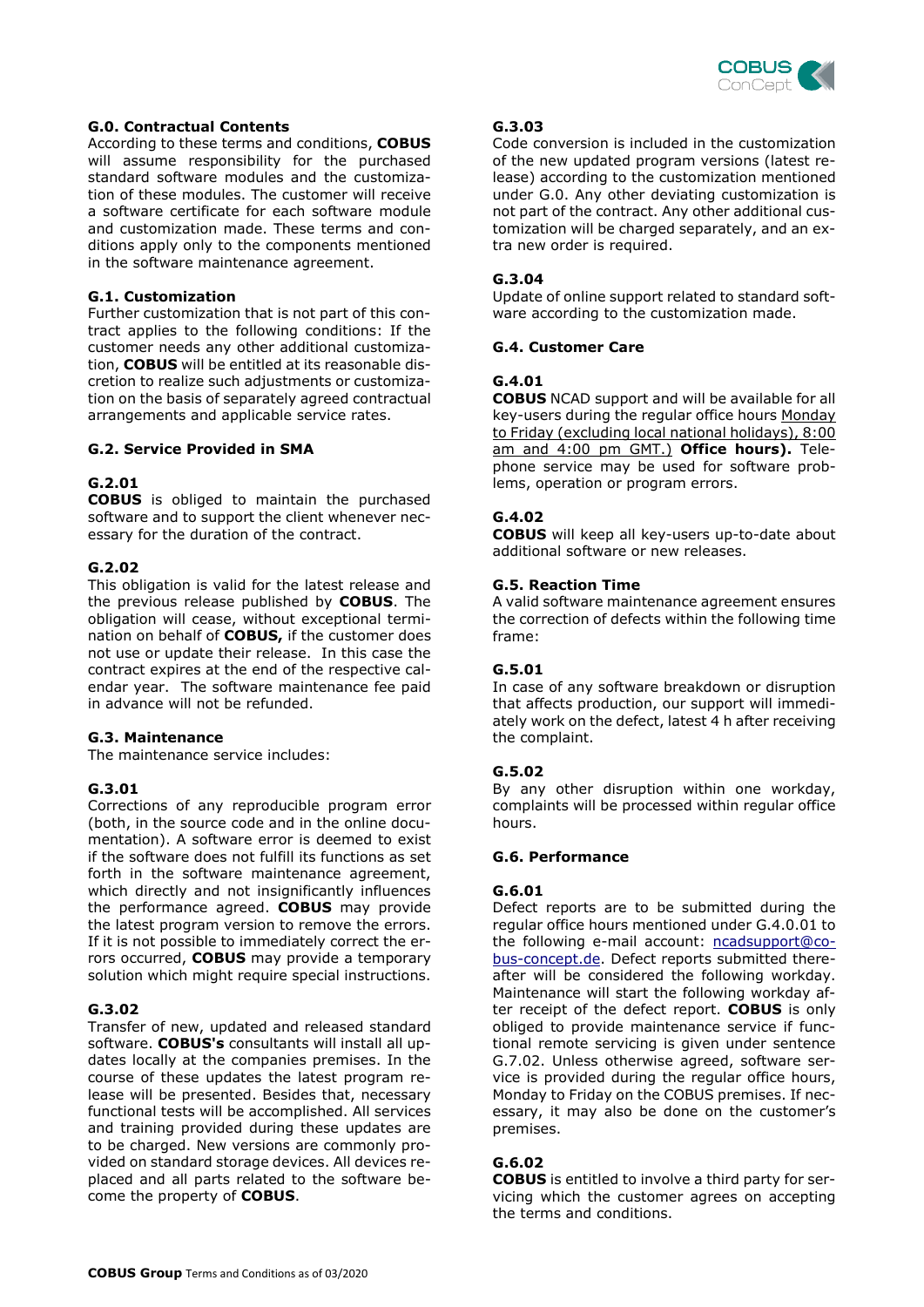

#### **G.7. Customer's Cooperation Duties**

#### **G.7.01**

The customer will name at least one skilled and trained employee who is able to work with the software and systems in use. This person will be available as contact person (key-user). The keyuser will manage all requests and defects that occur. The key-user will be the main contact person. Change of key-user is to be reported immediately.

#### **G.7.02**

The customer is obliged to provide communication via remote servicing and to bear additional costs. Access to the server and at least one client PC should be granted. A working Internet connection is essential. The remote servicing is included in our COBUS NCAD version. A separate installation is not necessary. **COBUS** will only use the above-mentioned program. Only a safe virtual private network connection will be used to enter the customers network*.*

#### **G.7.03**

The customer is obliged to check the program themselves using the documentations or onlinesupport before contacting **COBUS.**

#### **G.7.04**

If the customer fails to correct the errors, they will have to write a defect report according to **COBUS** standards. The defect report must be sent immediately by e-mail. The customer should write the report as precise as possible with the help of the key-user. If the customer does not meet their obligation to send the report immediately, they will possibly bear additional service fees. The customer should, furthermore, add to the defect report, error number, name, and telephone number of the responsible employee.

#### **G. 7.05**

If a test run is necessary, the customer is obliged to present a competent employee who is authorized to decide and to judge on defects, upgrades, downgrades and changes of the program structure. Other work might be stopped during maintenance if the circumstances require.

#### **G.8. Special Services Against Separate Billing**

#### **G.8.01**

Service fees, travel expenses and transportation costs as well as providing the software on nonstandard storage devices on the customers behalf are not included in our standard software maintenance fee as it is not part of the proper implementation of the obligation of **COBUS** and the software maintenance agreement and will be billed separately. The calculations will be made according to expenditure.

Services such as installation, initial start-up, function test, customization to new release versions, consulting and training will be billed according to the activities actually carried out which apply to the latest and valid hourly rates as per **COBUS** current price list. Furthermore, the customer will bear the cost for travel time ex COBUS premises, daily expenses and necessary accommodation.

#### **G.8.02**

Every order above support and service as mentioned under G.2 of will be billed separately referring to the latest terms and prices, if the required service is possible and enough personnel available.

#### **G.9. Terms of Payment**

#### **G.9.01**

A software maintenance agreement comes into force on installation and will be calculated in proportion for the current calendar year.

#### **G.9.02**

Software maintenance fee is due according to the software maintenance agreement and is to be paid as annual amount. Software maintenance fee is due at the beginning of each calendar year and will be charged in advance. Payment is due immediately after receipt of invoice.

#### **G.9.03**

**COBUS** has the right to adjust prices according to the respective price list. A price increase will be announced in writing 3 months prior. The customer will have the right to ordinarily terminate the contract within 6 weeks to the end of the year.

#### **G.9.04**

All prices include the legal tax which is valid at the time of invoicing and is to be paid immediately without deductions. Claims against **COBUS** are only valid if undisputed or established in law. The customers right to retention is excluded.

#### **G.9.05**

In case of delayed payment **COBUS** may claim interest of 10% based on the current valid rate. **COBUS's** legal right of resignation and claim of damages remains unaffected.

#### **G.10. Duration of Contract and Termination**

#### **G.10.02**

Every termination is to be made in writing by registered post. The right to terminate the contract for an important reason remains unaffected. An important reason is given if the other party breaches its contractual obligations, especially if insolvency proceedings are filed against one party involved. **COBUS** is entitled to terminate the contract with immediate effect if the customer will miss the payment obligations more than twice.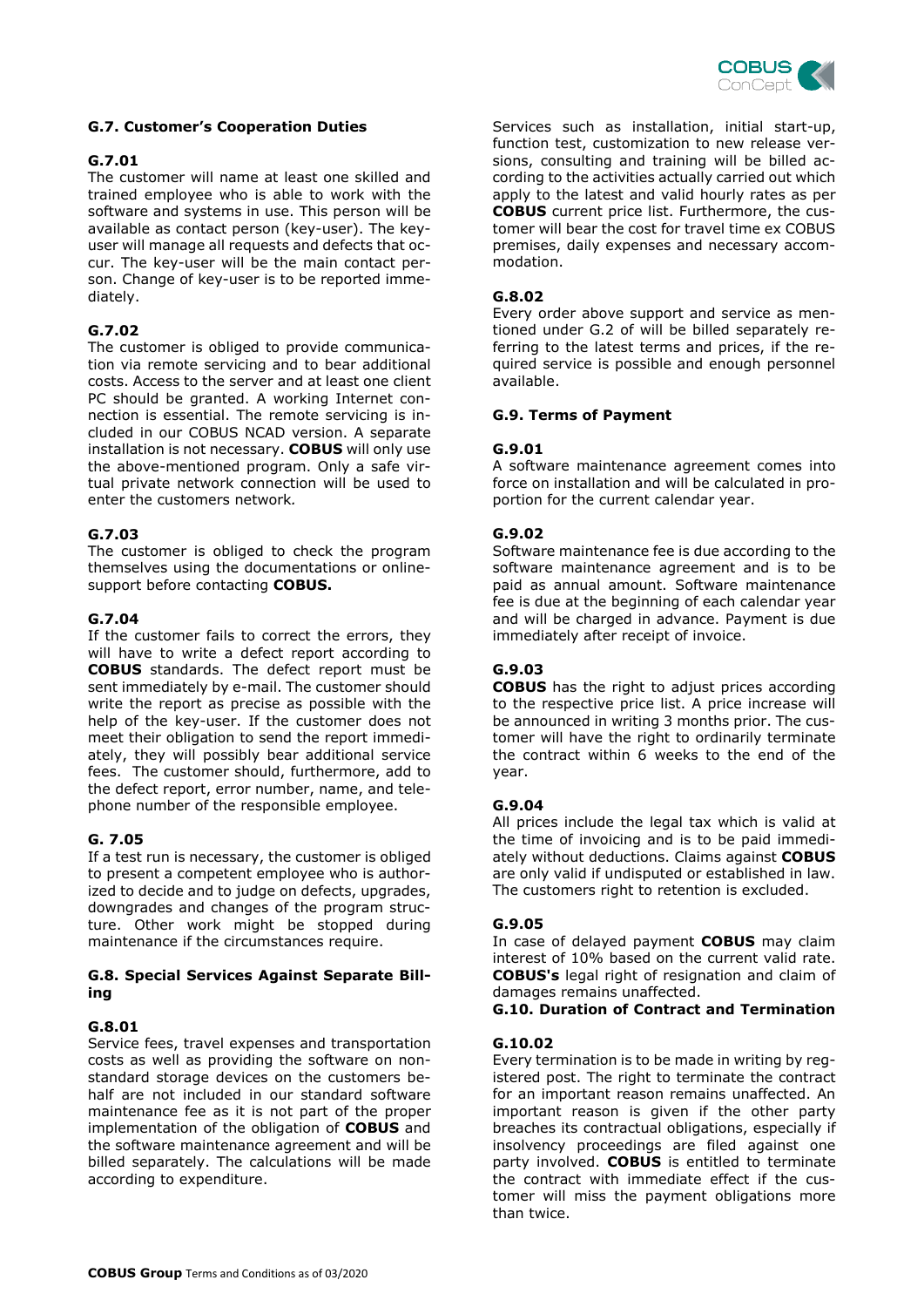

## **G.10.03**

A termination does not affect any other contracts made between both Parties.

## **G.11. Data Protection**

## **G.11.01**

The appropriate German data protection act (BDSG) will be respected. **COBUS** staff is also obliged to respect the German data protection act.

## **G.11.02**

The customer needs to ensure that the data storage device handed over only contains the necessary information according to the German data protection act.

## **G.12 General Terms and Conditions**

In addition to the mutual contract of both parties and also the software maintenance agreements, the general terms and conditions of **COBUS** are valid.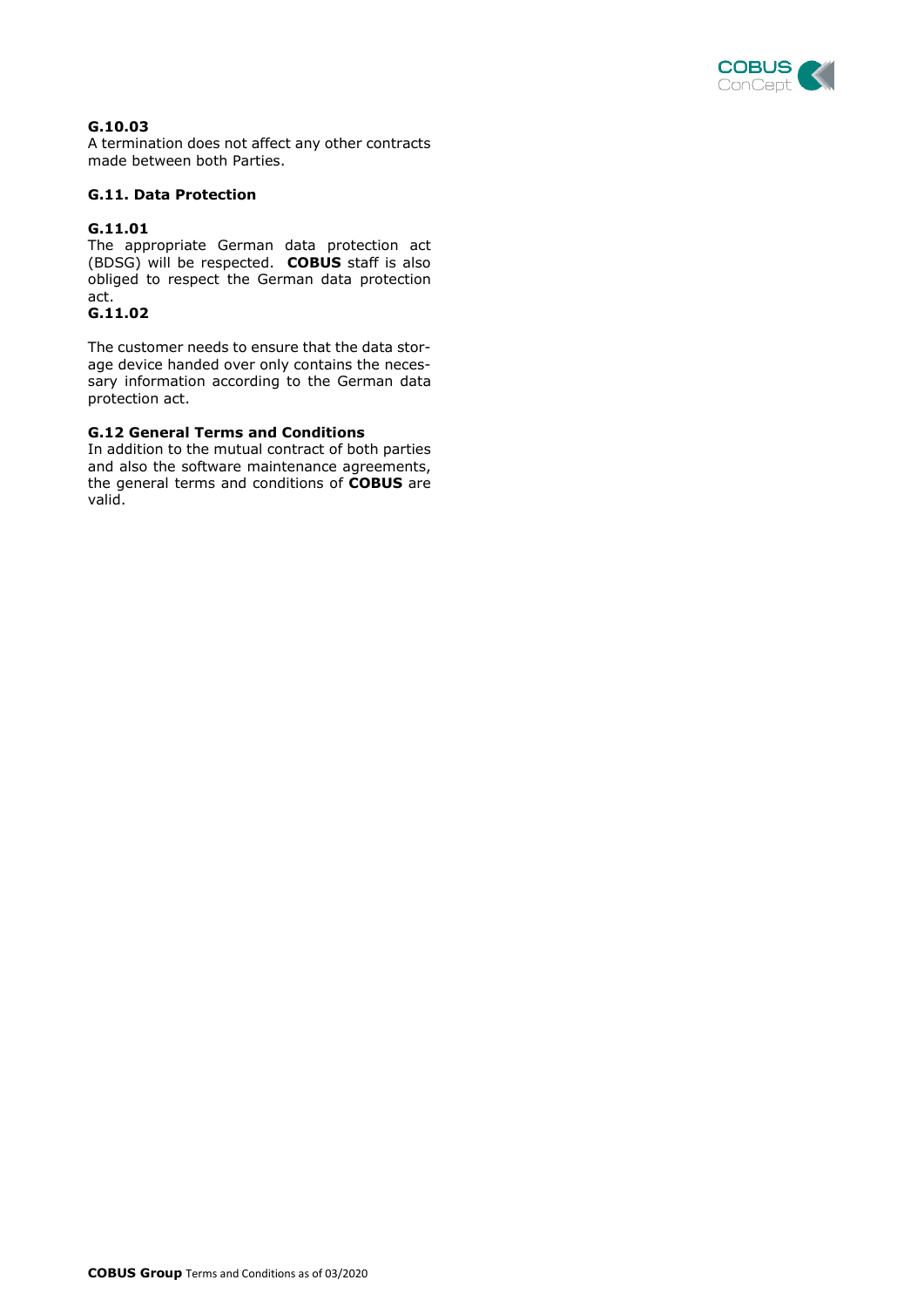

## **H. Conditions for Software maintenance agreements of financial accounting and payroll accounting**

#### **H.0. Contractual Contents**

According to these terms and conditions **COBUS** will assume responsibility for the purchased standard software modules of financial accounting and payroll accounting software and the customization of these modules. The customer will receive a software certificate for each software module and customization made.

#### **H.1. Customization**

Customization of the standard software modules of the of financial accounting and payroll accounting software is not part of the software maintenance agreement.

Further customization that is not part of this contract applies to the following conditions: If the customer needs any other additional customization, **COBUS** will be entitled at its reasonable discretion to realize such adjustments or customization on basis of separately agreed contractual arrangements and applicable service rates.

#### **H.2. Service Provided In SMA**

#### **H.2.01**

**COBUS** is obliged to maintain the purchased software and to support the client whenever necessary for the duration of contract.

#### **H.2.02**

This obligation is valid for the latest release and the previous release published by **COBUS**. The customer is obligated to use the latest release or the previous release published by **COBUS**. The obligation will cease, without exceptional termination on behalf of **COBUS**, if the customer does not use or update his release, although **COBUS** informed the customer about the consequences by specifying a deadline of four weeks.

In this case the contract expires at the end of the respective calendar year. The software maintenance fee paid in advance will not be refunded.

#### **H.3. Maintenance**

The software maintenance service includes all the services mentioned under section H.3.

#### **H.3.01**

Corrections of any reproducible program error (both, in the source code and in the online documentations). A software error is deemed to exist if the software does not fulfill its functions set forth in the software maintenance agreement, which directly and not insignificantly influences the performance agreed. **COBUS** may provide the latest program version to remove the errors.

If it is not possible to immediately correct the errors occurred, **COBUS** may provide a temporary solution which might require special instructions. **H.3.02**

Transfer of new, updated and released standard software. COBUS consultants will install all updates locally at the companies premises. In the course of these updates, the latest program release will be presented. Besides that, necessary functional tests will be accomplished. All services and training provided during these updates are to be charged in accordance with Section F.8.01.

New versions are commonly provided on standard storage devices. All of the devices replaced and all of the parts related to the software become the property of **COBUS** including dongles and documentation.

#### **H.3.03**

Code conversion is not included in the customization of the new updated program versions (latest release). Any other deviating customization is not part of the contract. Any other additional customization will be charged separately (see H.1.).

#### **H.4. Customer Care**

#### **H.4.01**

**COBUS** NCAD support and will be available for all key-users during the regular office hours Monday to Friday (excluding local national holidays), 8:00 am and 4:30 pm GMT) Office hours) The telephone service may be used for software problems, operation, or program errors.

#### **H.4.02**

**COBUS** will keep all key-users up-to-date about additional software or new releases.

#### **H.5. Reaction Time**

A valid software maintenance agreement ensures the correction of defects within the following time frame:

#### **H.5.01**

In case of any software breakdown or disruption that affects production, our support will immediately work on the defect, latest 4 h after receiving the complaint.

#### **H.5.02**

By any other disruption within one workday, complaints will be processed within regular office hours.

#### **H.6. Performance**

#### **H.6.01**

Defect reports are to be submitted during the regular office hours. Defect reports submitted after will be considered the following workday. Maintenance will start the following workday after receipt of defect report.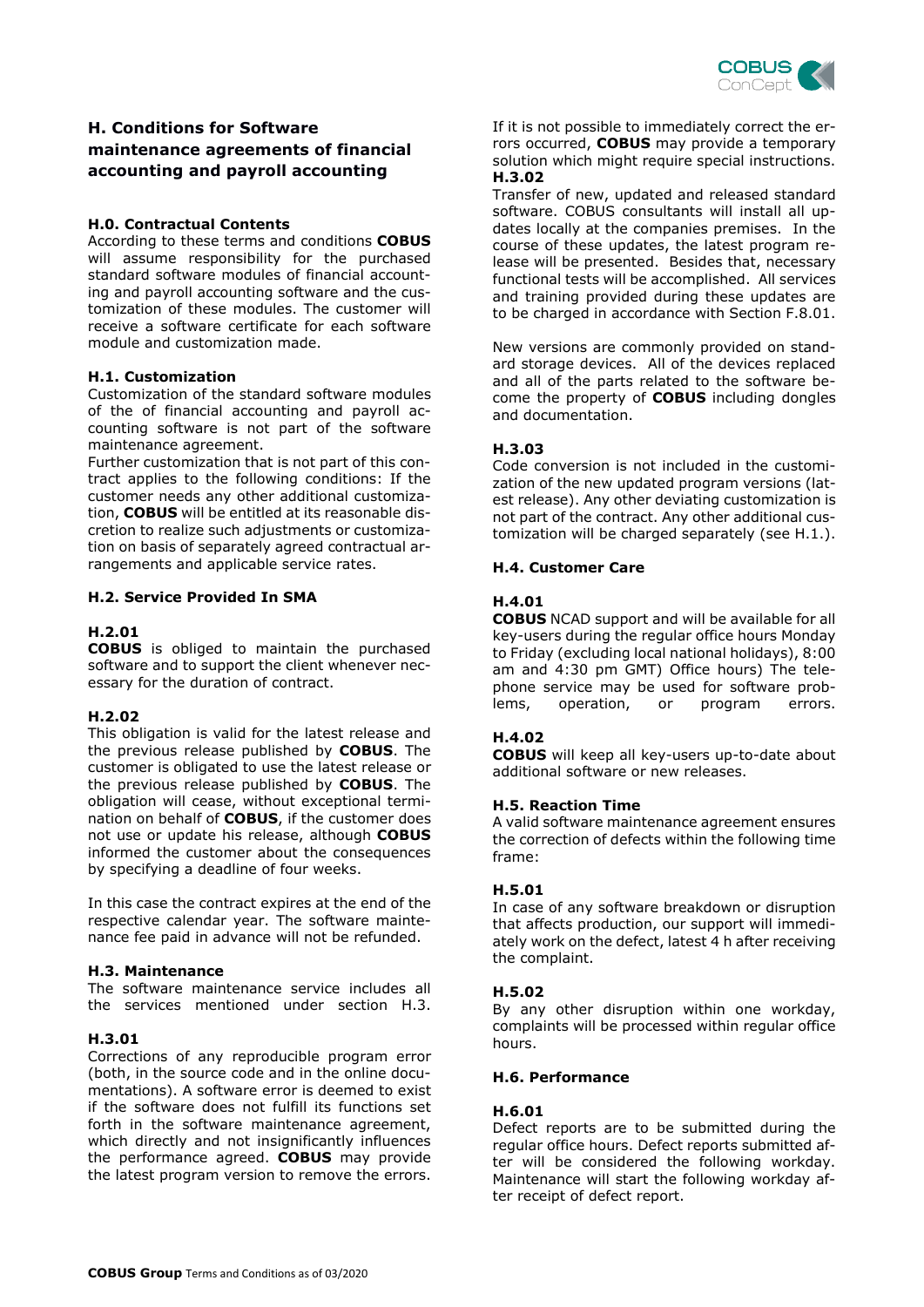

**COBUS** is only obliged to provide maintenance service if functional remote servicing is given under sentence H.7.02. Unless otherwise agreed, the software service is provided during the regular office hours, Monday to Friday at **COBUS** premises. If necessary, it may also be done on the customers premises.

#### **H.6.02**

**COBUS** is entitled to involve a third party for servicing which the customer agrees on accepting the terms and conditions.

## **H.7. Customer's Cooperation Duties**

## **H.7.01**

The customer will name at least one skilled and trained employee who is able to work with the software and systems in use. This person will be available as the contact person (key-user). The key-user will manage all of the requests and defects that occur. The key-user will be the main contact person. Change of the key-user is to be reported immediately.

## **H.7.02**

The customer is obliged to provide communication via remote servicing and to bear additional costs. Access to server and at least one client PC and all application servers and data base servers should be granted. A working Internet connection is essential.

We recommend TeamViewer or an RDP access for the remote service.

Our consultants establish a secure online VPN or TeamViewer connection to the customer's network.

## **H.7.03**

The customer is obliged to check the program themselves using the documentations or onlinesupport before the key-user contacts **COBUS.**

#### **H.7.04**

If the customer fails to correct the errors, they will have to write a defect report according to **COBUS** standards. The defect report must be sent immediately by e-mail. The customer should write the report as precise as possible with the help of the key-user. If the customer does not meet his obligation to send the report immediately, they will possibly bear additional service fees. The customer should, furthermore, add to the defect report, the error number, name, and telephone number of the responsible employee.

#### **H. 7.05**

If a test run is necessary, the customer is obliged to present a competent employee who is authorized to decide and to judge on defects, upgrades, downgrades, and changes of the program structure. Other work might be stopped during maintenance if the circumstances require.

#### **H.8. Special Services Against Separate Billing**

## **H.8.01**

Service fees, travel expenses and transportation costs as well as providing the software on nonstandard storage devices on the customers behalf are not included in our standard software maintenance fee as it is not part of the proper implementation of the obligation of **COBUS** and the software maintenance agreement and will be billed separately. The calculations will be made according to expenditure.

Services such as installation, initial start-up, function test, customization to new release versions, consulting, and training will be billed according to the activities actually carried out which apply to the latest and valid hourly rates as per the **COBUS** current price list. Furthermore, the customer will bear the cost for travel time ex CO-BUS premises, daily expenses and necessary accommodation.

#### **H.8.02**

Every order above support and service as mentioned under H.2 of will be billed separately referring to the latest terms and prices, if the required service is possible and enough personnel available.

#### **H.9. Terms of Payment**

#### **H.9.01**

Software maintenance agreement comes into force on installation and will be calculated in proportion for the current calendar year.

#### **H.9.02**

The software maintenance fee is due according to the software maintenance agreement and is to be paid as annual amount. Software maintenance fee is due at the beginning of each calendar year and will be charged in advance. Payment is due immediately after receipt of an invoice.

#### **H.9.03**

**COBUS** has the right to adjust prices according to the respective price list up to 5%. Price increase will be announced in writing 3 months prior. The customer will have the right to ordinarily terminate the contract within 6 weeks to the end of the year.

#### **H.9.04**

In case of delayed payment **COBUS** may claim legal interest rates based on the current valid rate. **COBUS's** legal right of resignation and claim of damages remains unaffected.

#### **H.10 Duration of Contract and Termination**

#### **H.10.01**

The software maintenance agreement comes into force upon installation of the software modules